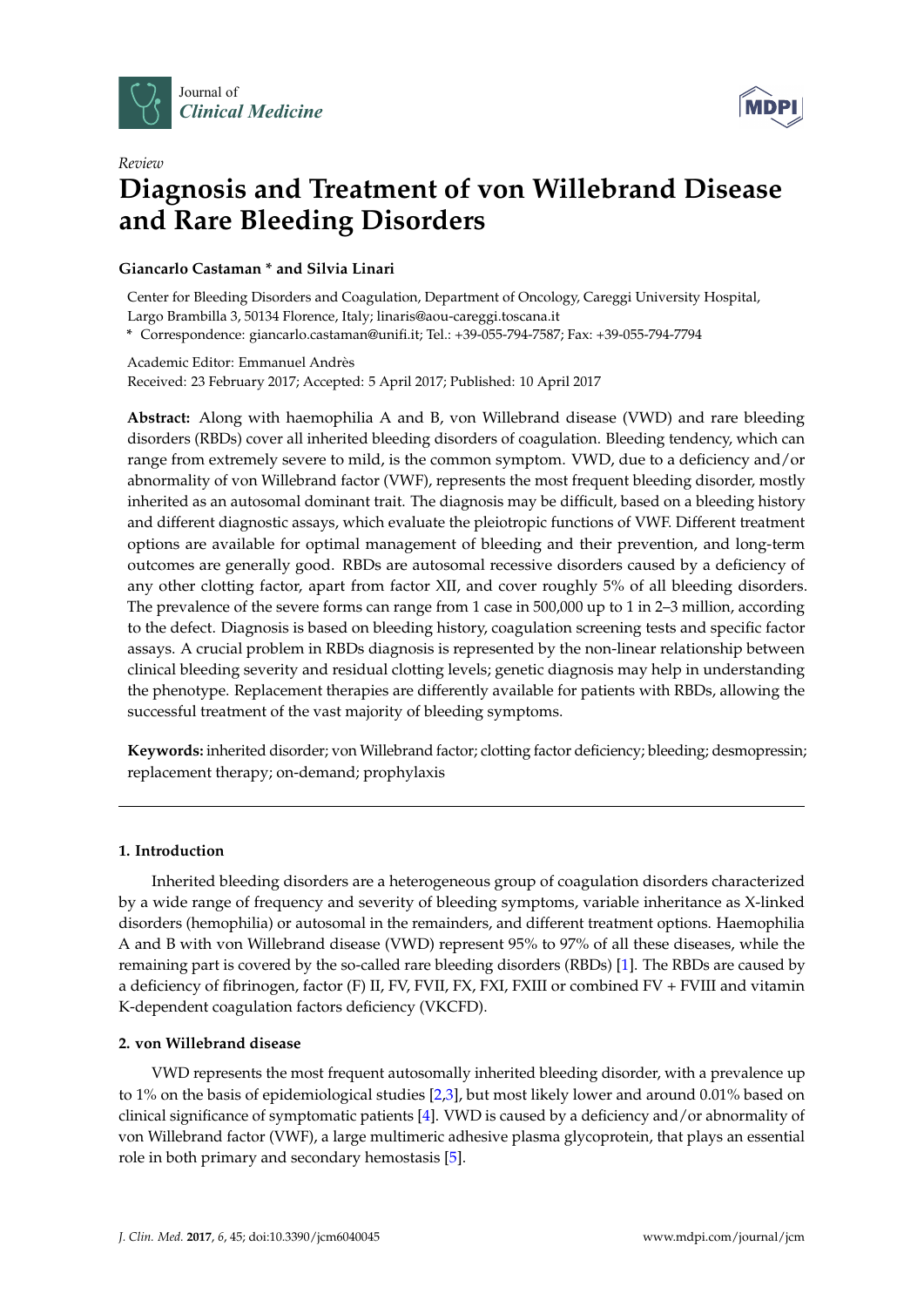Circulating VWF is composed of a series of dimers of mature constitutive subunits, with a molecular weight ranging from 500 to 20,000 kDa. VWF is encoded for by a gene located on the short arm of chromosome 12 (12p13.2), including about 178 kb with 52 exons [\[6\]](#page-14-5). The primary product is a 2813 amino acid protein with a signal peptide of 22 amino acids (prepeptide), a propeptide of 741 amino acids (propeptide), and a mature VWF subunit of 2050 amino acids. Four repeated molecular domains (D1, D2, D', D3, A1, A2, A3, D4, B, C1, C2) of complementary DNA (cDNA) are responsible for the different binding of the molecule. After cleavage of the prepeptide, the VWF subunits dimerize in the endoplasmic reticulum through intermolecular disulfide bridge at the C-terminal region. Subsequently, the acid pH and high calcium level induce the formation of VWF multimers through disulfide bridges between D3 domains in the Golgi. The propeptide (VWFpp) is cleaved but still remains non-covalently bound to the growing VWF multimer, that previously organizes itself into a right-handed helix and then in a tubular conformation for storage. VWFpp is required for proper intracellular processing of VWF since it participates in the VWF multimerization process and is essential in the regulated storage of VWF [\[7\]](#page-14-6). Propeptide (VWFpp) is secreted in a 1:1 ratio to VWF, with a very short half-life (around 2 h compared to approximately 12 h for VWF) [\[7\]](#page-14-6). It can be measured in plasma and an increased VWFpp/von Willebrand factor antigen (VWF:Ag) ratio identifies patients with shortened VWF survival after desmopressin (see below).

The biosynthesis of VWF is limited to megakaryocytes and endothelial cells, where the molecule is stored in  $\alpha$ -granules or specific organelles called Weibel–Palade bodies [\[8](#page-14-7)[,9\]](#page-14-8). Thus, VWF is secreted in plasma and in subendothelial space by a constitutive and a regulated pathway, and proteolysed by a disintegrin and metalloproteinase with a thrombospondin type 1 motif, member 13 (ADAMTS-13), producing an array of multimers ranging from the simple dimer to very large multimers [\[10\]](#page-14-9). In vessels with low shear stress VWF circulates in a globular, inactive form. With vascular injury and exposure of subendothelial collagen VWF uncoils in adhesive filamentous forms becoming more accessible to ADAMTS-13 cleavage.

The primary role of VWF is to promote platelet-subendothelium adhesion, platelet-to-platelet interaction and aggregation, promoting further clotting. Adhesion is mediated by the interaction between the A1 domain of VWF and platelet glycoprotein Ib (GpIb) and aggregation of platelets by that with the other receptor on platelets GpIIb/IIIa, which after activation binds to VWF and fibrinogen, with further recruitment of platelets into a stable plug [\[11\]](#page-14-10).

The other critical function of VWF is to serve as the carrier protein for coagulation FVIII, protecting it from proteolytic degradation and prolonging its half-life in plasma and correctly localizing it at the site of damage [\[12](#page-14-11)[,13\]](#page-14-12). Figure [1](#page-2-0) summarizes these physiological roles.

Considering the haemostatic pleiotropic functions of VWF, its quantitative and/or qualitative abnormalities can be associated with a substantial risk of bleeding, whose severity is usually proportional to the degree of the primary deficiency of VWF and to that of secondary deficiency of FVIII.

## *2.2. Classification of von Willebrand Disease*

VWD is a heterogeneous disorder and is usually classified into three main types according to quantitative (Types 1 and 3) or qualitative (Types 2A, 2B, 2M, 2N) abnormalities (Table [1\)](#page-2-1) [\[14,](#page-14-13)[15\]](#page-14-14). Type 1 is easily distinguished from type 3 by its milder deficiency, that is usually in the range of 20%–40%, the autosomal dominant inheritance transmission with the majority of mutations as missense and the presence of milder bleeding manifestations. Several guidelines suggest that levels below 30% are diagnostic for VWD, while between 30% and 50% are considered as "low VWF" with a mild risk of bleeding [\[16\]](#page-14-15). Type 3 VWD is characterized by total absence of VWF in plasma and platelets; in 80% of type 3 patients, the genetic defects are null alleles in the *VWF* gene [\[17\]](#page-14-16), and most of these patients are homozygous or compound heterozygous.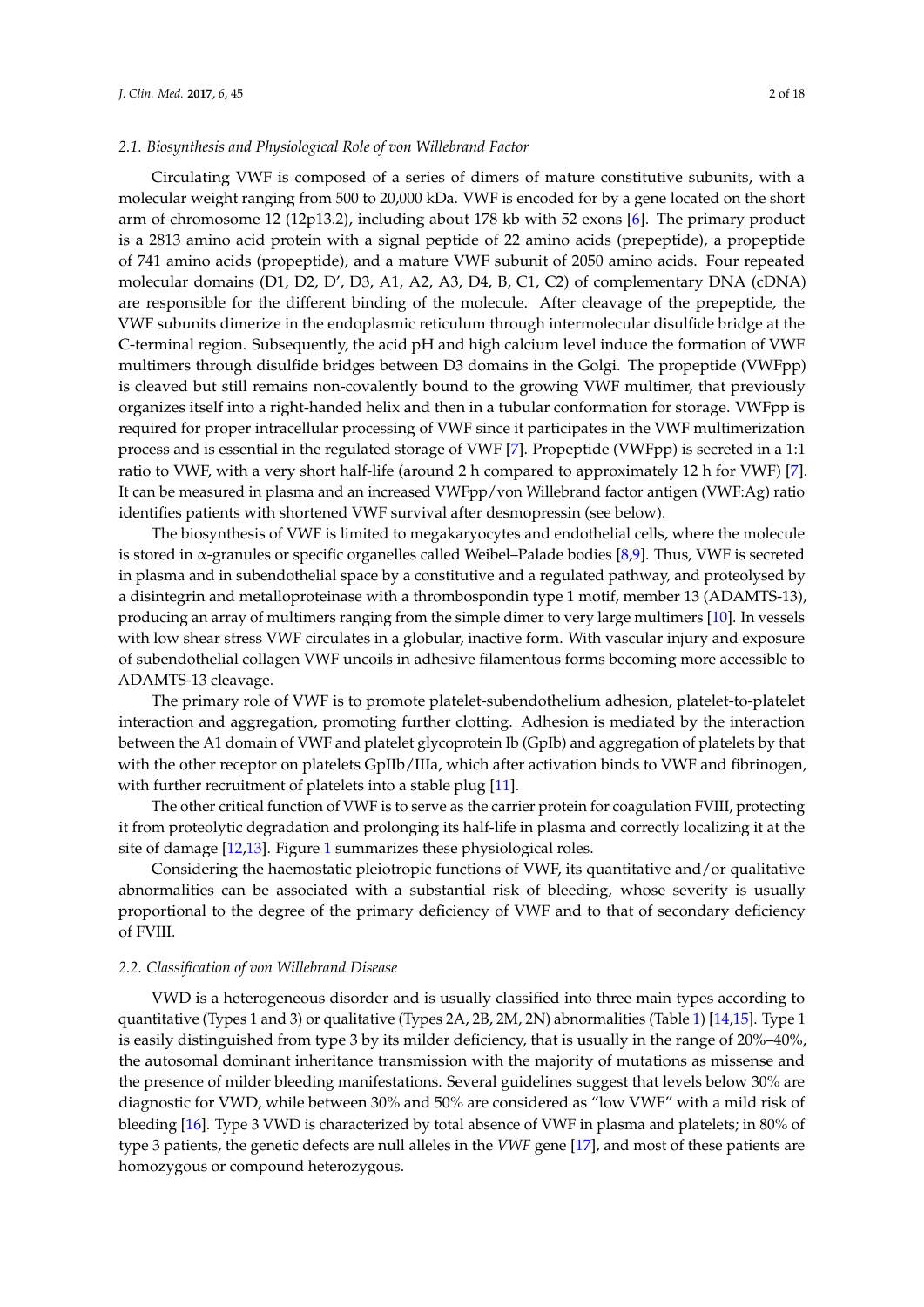Among type 2 variants, four subtypes have been described on the basis of different pathophysiological mechanisms (Table [1\)](#page-2-1). The vast majority of type 2 VWD are autosomal dominant disorders with high penetrance and expressivity caused by missense mutations, while types 3 and 2N are usually inherited in an autosomal recessive manner.

<span id="page-2-0"></span>

**Figure 1.** The role of von Willebrand factor (VWF) in hemostasis. After vessel injury, subendothelium becomes exposed with collagen and VWF contained in the subendothelial matrix. The interaction of von Willebrand factor with glycoprotein Ibα (GpIbα), naturally exposed on the platelet surface, creates initial adhesion of platelets to the subendothelium and platelet activation. This makes the platelets plate  $\sum_{i=1}^N$  is the VIII  $\sum_{i=1}^N$  is not to the site of less of less of  $\sum_{i=1}^N$  and  $\sum_{i=1}^N$  and  $\sum_{i=1}^N$  is allowed to the site of less in  $\sum_{i=1}^N$ to expose glycoprotein IIb/IIIa (αIIbβ3) which binds fibrinogen and VWF thus, increasing platelet<br>the expose glycoprotein IIb/IIIa (αIIbβ3) which binds fibrinogen and VWF thus, increasing platelet generation of adequate amounts of fibrin (modified by courtesy of AB Federici). plug. Factor VIII is bound to VWF and is naturally conveyed to the site of lesion, thus allowing also the

| Types   | Quantitative Deficiency of VWF                                                                                                                         |
|---------|--------------------------------------------------------------------------------------------------------------------------------------------------------|
| Type 1  | Partial quantitative deficiency of VWF $(\sim 60\% - 70\%$ of all cases)                                                                               |
| Type 3  | Virtually complete deficiency of VWF $(-1\% -2\%$ of all cases)                                                                                        |
|         | <b>Qualitative Deficiency of VWF</b>                                                                                                                   |
| Type 2  | Qualitative deficiency of VWF $(-25\textdegree-30\textdegree)$ of cases)                                                                               |
| Type 2A | Qualitative variants with decreased platelet-dependent function associated with<br>the absence of high and intermediate-molecular-weight VWF multimers |
| Type 2B | Qualitative variants with increased affinity for platelet GpIb                                                                                         |
| Type 2M | Qualitative variants with decreased platelet-dependent function not caused by<br>the absence of high-molecular-weight VWF multimers                    |
| Type 2N | Qualitative variants with markedly decreased affinity for FVIII                                                                                        |

<span id="page-2-1"></span>**Table 1.** Classification of von Willebrand disease, modified from Sadler et al. 2006 [\[15\]](#page-14-14).

#### usually only mildly reduced, manifestations of a severe coagulation defect (haemarthrosis, deep *2.3. Clinical Manifestations* muscle hematomas) are rare except in type 3 VWD, where the severity of bleeding may be similar to be similar to

Clinical expression of VWD is usually mild in type 1, with progressive increasing severity in type 2 and 3. The severity of bleeding tendency is usually proportional to the degree of the primary deficiency of VWF and to that of secondary deficiency of FVIII.

Mucocutaneous bleeding (epistaxis especially during childhood, menorrhagia, easy bruising) are typical, prominent manifestations of the disease and may affect the quality of life. Since FVIII is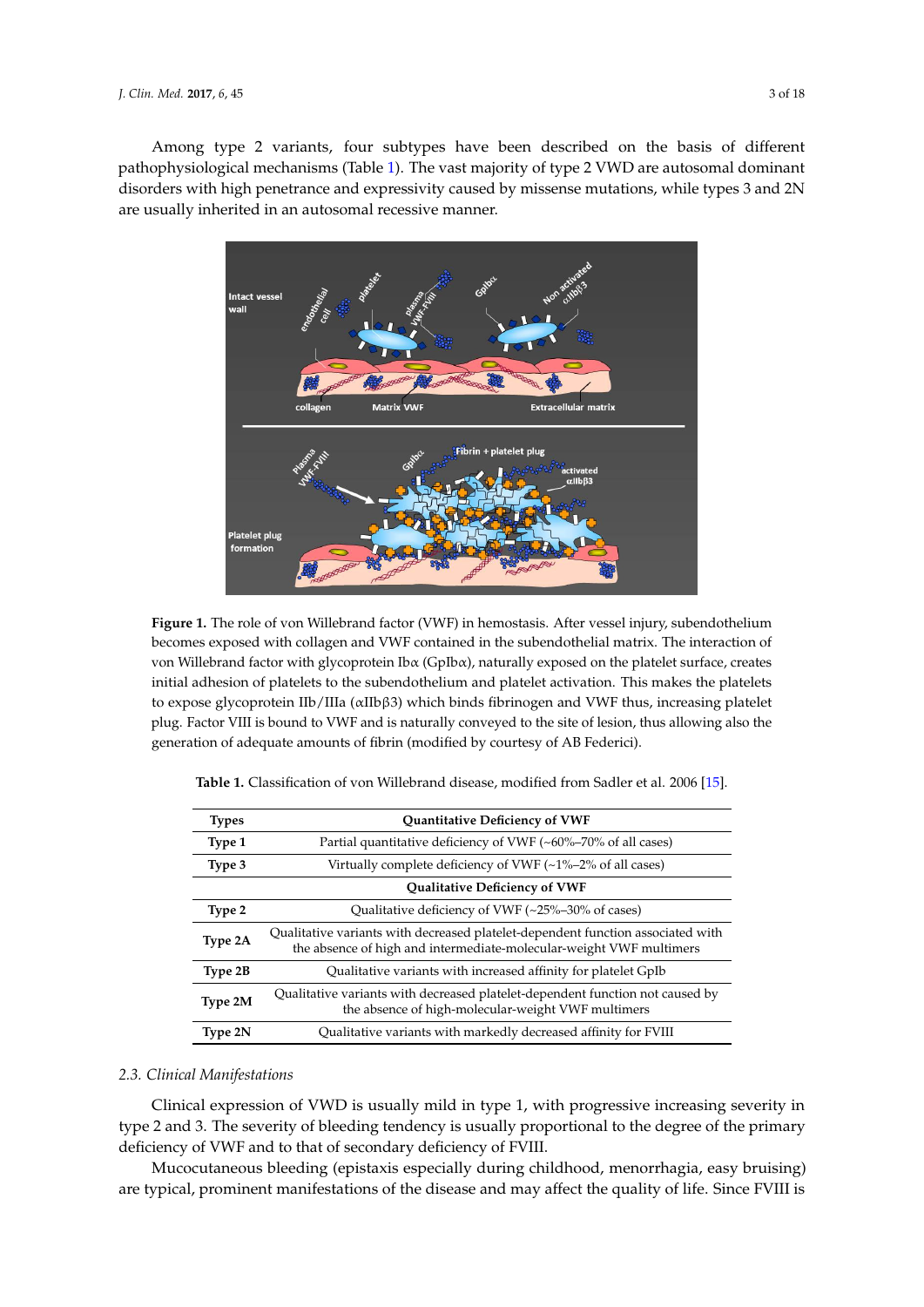usually only mildly reduced, manifestations of a severe coagulation defect (haemarthrosis, deep muscle hematomas) are rare except in type 3 VWD, where the severity of bleeding may be similar to that of moderate hemophilia. Gastrointestinal bleeding may be particularly frequent and difficult to manage, especially in patients lacking high molecular weight (HMW) multimers in plasma [\[18\]](#page-14-17). Bleeding after dental extraction is the most frequent post-operative bleeding manifestation, whereas bleeding after surgery may occur in more severely affected type 1 and 3 VWD patients. Bleeding after delivery is rarely observed in type 1 since FVIII/VWF levels tend to correct at the end of pregnancy in mild type 1 cases, whereas types 2A, 2B and 3 females usually require replacement therapy post-partum to prevent immediate or delayed bleeding.

## *2.4. Diagnosis of von Willebrand Disease: Bleeding History and Laboratory Evaluation*

The diagnosis of VWD, and in particular of type 1, may be difficult due to clinical heterogeneity and difficulties in standardizing diagnostic tests. VWF levels are also significantly influenced by physiological (age, exercise and pregnancy) or pathological (inflammation and cancer) variables. Furthermore, blood group plays a major role in plasma VWF levels, in fact they are 25%–35% lower in type-0 individuals than in non-0 [\[19](#page-14-18)[,20\]](#page-14-19).

The hallmark of VWD may be considered a history of mucocutaneous bleeding symptoms, that is a necessary requirement to initiate a laboratory assessment. Data on large cohorts of VWD patients have demonstrated that a positive bleeding history is highly specific (>95%) but less sensitive (50%–60%) for the presence of the disease. A bleeding history can be suggestive for VWD when at least three different haemorrhagic symptoms are reported or the bleeding score is greater than 3 in males or greater than 5 in females [\[21\]](#page-14-20). The bleeding score (BS) is a summative index accounting for both the number and the severity of bleeding that is generated by summing the severity of all reported bleeding symptoms and graded according to an arbitrary scale [\[22\]](#page-14-21). A novel questionnaire has been recently endorsed by the International Society on Thrombosis and Haemostasis (ISTH) to assess bleeding symptoms for the diagnosis of bleeding disorders [\[23\]](#page-14-22).

The diagnosis of VWD is based on different diagnostic assays, which evaluate the pleiotropic function of VWF and are summarized in Table [2,](#page-4-0) according the VWF Scientific and Standardization Subcommitte of the ISTH [\[24\]](#page-15-0). Whatever, the basic diagnostic tests are the measurements of VWF:Ag, the level of VWF-dependent platelet adhesion, historically evaluated using the VWF-ristocetin cofactor activity assay (VWF:RCo) and the coagulant activity of FVIII (FVIII:C). The propeptide assay, still mainly used for experimental purposes, may help to identify patients with a possible increased VWF clearance when basal VWFpp/VWF:Ag ratio is >2.5–3.

In VWD patients, the platelet count is usually normal, only in type 2B a mild to moderate thrombocytopenia can be found. The bleeding time (BT) is usually increased, the prothrombin time (PT) is normal, whereas the activated partial thromboplastin time (APTT) may be prolonged, depending on the plasma FVIII levels. Type 1 VWD is characterized by a mild to moderately severe reduction in plasma of both VWF:Ag and VWF:RCo.; VWF is functionally normal, as is the pattern of plasma VWF multimers, and plasma levels of FVIII are usually reduced in proportion to VWF. Type 2A is characterized by a low VWF:RCo/VWF:Ag ratio (<0.6) with lack of large and intermediate size of VWF multimers and impaired ristocetin-induced platelet aggregation (RIPA). The laboratory hallmark of the most typical and frequent forms of type 2B is the heightened RIPA with mild to moderate thrombocytopenia, mildly reduced to normal FVIII and VWF:Ag, reduced VWF:RCo and absence of the HMW multimers in plasma. In type 2M VWD the VWF multimer distribution is normal, but platelet-dependent VWF activities (VWF:RCo and VWF:CB) are reduced. Type 2N is characterized by recessive inheritance and slightly reduced VWF:Ag and VWF:RCo, with an intact multimeric pattern. Low plasma levels of FVIII:C (tipically 5–40 U/dL) result from the increased clearance of this moiety, which cannot bind to VWF as a consequence of its qualitative abnormality. Type 3 VWD is characterized by undetectable levels of VWF (usually <3 U/dL) and very low levels of FVIII:C (tipically 1–5 U/dL).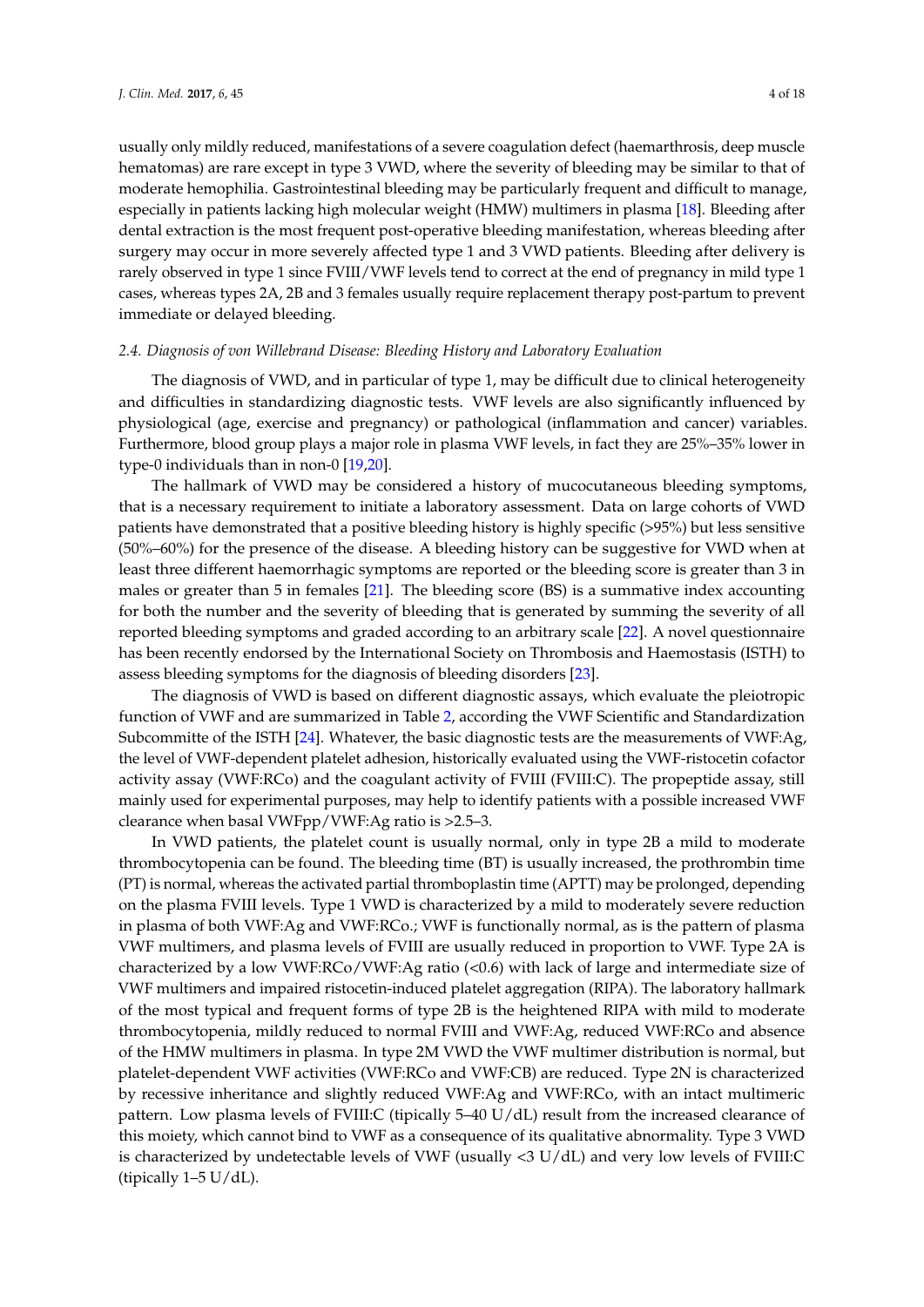| <b>Laboratory Assay</b>         | Pathophysiological<br>Significance                                                              | Type 1<br><b>VWD</b>           | Type 2A<br><b>VWD</b>                         | Type 2B<br><b>VWD</b>                                        | Type 2M<br><b>VWD</b>                                                         | Type 2N<br><b>VWD</b> | Type 3<br><b>VWD</b>     |
|---------------------------------|-------------------------------------------------------------------------------------------------|--------------------------------|-----------------------------------------------|--------------------------------------------------------------|-------------------------------------------------------------------------------|-----------------------|--------------------------|
| <b>APTT</b>                     | Reflects the degree of<br>reduction of FVIII                                                    | Prolonged or<br>normal         | Prolonged or<br>normal                        | Prolonged or normal                                          | Prolonged or normal                                                           | Prolonged             | Prolonged                |
| Platelet count                  | Increased affinity for GpIb<br>in type 2B                                                       | Normal                         | Normal                                        | Low or normal                                                | Normal                                                                        | Normal                | Normal                   |
| <b>PFA-100 (CT)</b>             | Simulates primary hemostasis<br>after injury to a small vessel                                  | Prolonged<br>or normal         | Prolonged,<br>no closure                      | Prolonged,<br>no closure                                     | Prolonged, no closure                                                         | Normal                | Prolonged,<br>no closure |
| <b>FVIII:C</b>                  | <b>FVIII-VWF</b> interaction                                                                    | Low or normal                  | Low or normal                                 | Low or normal                                                | Low or normal                                                                 | Proportionally low    | Low<br>(<10 IU/dL)       |
| VWF:AG                          | Antigen concentration                                                                           | Low                            | Low or normal                                 | Low or normal                                                | Normal or low                                                                 | Normal or low         | Very low<br>$(<5$ IU/dL) |
| <b>VWF:RCo</b>                  | VWF-GPIb interaction as<br>mediated by ristocetin in vitro                                      | Low                            | Very Low<br>(<20 IU/dL)                       | Variably low                                                 | Low                                                                           | Normal or low         | Very low<br>$(<5$ IU/dL) |
| VWF:CB                          | VWF-collagen interaction                                                                        | Low, rarely normal             | Very low                                      | Low                                                          | Low or normal                                                                 | Normal or low         | Very low<br>$(<5$ IU/dL) |
| VWF:RCo/<br>VWF:Ag ratio        |                                                                                                 | Normal $(>0.6)$                | Low $(< 0.6)$                                 | Low $(<0.6)$                                                 | Low or normal                                                                 | Normal $(>0.6)$       | Variable                 |
| RIPA using<br>patient'platelets | Threshold ristocetin<br>concentration inducing<br>patient's platelet-rich<br>plasma aggregation | Reduced or<br>normal           | Reduced or<br>normal                          | Occurs at lower<br>concentrations than<br>in normal subjects | Reduced or normal                                                             | Normal                | Absent                   |
| <b>VWF</b> multimer<br>pattern  | Multimeric composition<br>of VWF                                                                | Normal pattern,<br>VWF reduced | Large to<br>intermediate<br>multimers missing | Large multimers<br>missing                                   | Normal VWF<br>multimer distribution<br>(but with possible)<br>abnormal bands) | Normal                | Multimers<br>absent      |

**Table 2.** Laboratory patterns in von Willebrand disease [\[14\]](#page-14-23).

<span id="page-4-0"></span>APTT, activated partial thromboplastin time; FVIII:C, factor VIII coagulant; VWF:AG, VWF antigen; VWF:RCO, VWF ristocetin cofactor; VWF:CB, VWF collagen binding; RIPA, ristocetin-induced platelet agglutination; CT, closure time; VWD, von Willebrand Disease.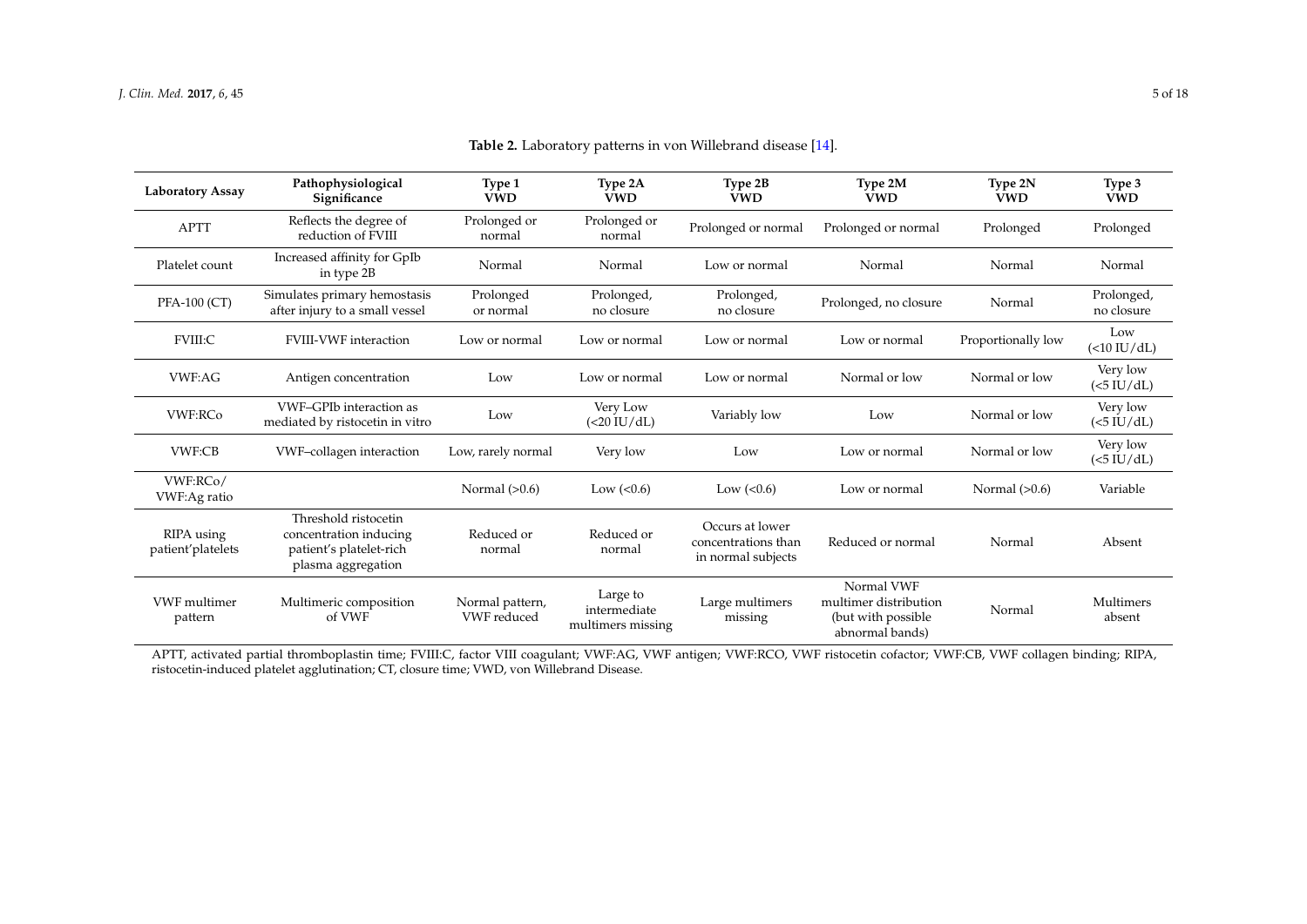In practice the laboratory diagnosis of VWD is based on the presence of reduced VWF:RCo (or VWF:CB) (<40 U/dL), with a further characterization of VWD type based on the assessment of VWF:Ag, FVIII:C and multimer pattern. VWF levels below 30 U/dL have been shown to be strongly associated with a significant clinical severity [\[20\]](#page-14-19) and the presence of the mutations in *VWF* gene [\[25\]](#page-15-1).

## *2.5. Management of Patients with von Willebrand Disease*

Effective treatment in VWD requires the correction of the dual haemostatic defect in case of bleeding or before an intervention. Current therapeutic strategies involve either elevation of the plasma concentrations through the release of endogenous VWF from endothelial cells with desmopressin (DDAVP) or replacement therapy of VWF with human plasma-derived (pd) low-purity FVIII-VWF concentrates or a high-purity VWF product. Other treatments can be considered additional to these two modalities.

DDAVP (1-deamino-8-D-arginin-vasopressin), a synthetic analog of the antidiuretic hormone vasopressin, V2 agonist [\[26\]](#page-15-2), increases VWF and FVIII in plasma without significant side effects. Other important advantages of the drug are its safety from the risk of transmitting blood-borne viruses and its low cost. DDAVP can be administered intravenously (0.3 mcg/kg diluted in 50–100 mL saline and infused over 30 min), subcutaneously (0.3 mcg/kg), or intranasally (fixed doses of 300 mcg in adults and 150 mcg in children). This treatment increases circulating FVIII/VWF three to five times above basal levels within 30–60 min; high plasma FVIII/VWF concentrations last for 6–8 h. DDAVP dose can be repeated after 12 to 24 h, depending on the individual response, which is influenced by various factor, including genotype and phenotype [\[27\]](#page-15-3). Therefore, a test-dose infusion at the time of diagnosis is recommended to establish the individual response pattern and its duration. Even among initially DDAVP-responder patients, a short half-life of VWF could be observed. These patients are usually identified on the basis of increased VWFpp/VWF:Ag at baseline. During repeated treatments, a progressive reduced response to DDAVP can be observed. This tachyphylaxis is due to depletion of VWF/FVIII from the storages. Side effects, attributable to the vasomotor effect of the molecule, may include mild tachycardia, flushing, and headache. Rare side effects, due to the antidiuretic properties of DDAVP, are hyponatremia, especially in children below the age of 2, and volume overload, both preventable by limiting fluid intake for 24 h after the administration of DDAVP [\[26\]](#page-15-2). No cardiovascular episodes have been described in VWD patients treated with DDAVP; however, the drug should be used with caution in elderly subjects with atherosclerotic disease, because a few cases of stroke and myocardial infarction occurred in haemophiliacs and uremic patients [\[28\]](#page-15-4).

DDAVP is usually effective in patients type 1 VWD and baseline VWF and FVIII levels higher than 10 IU/dL [\[29\]](#page-15-5). In type 2B, DDAVP is generally contraindicated because of the transient appearance or aggravation of thrombocytopenia leading to an increased risk of bleeding [\[30\]](#page-15-6). Patients with type 3 VWD are unresponsive to DDAVP.

For those VWD patients in whom DDAVP is either ineffective or contraindicated, replacement therapy with pd-VWF/FVIII concentrates is the treatment of choice. Current effective intermediate and high-purity VWF-FVIII concentrates are several and all plasma-derived [\[31\]](#page-15-7), with a variable content of VWF and FVIII, as well as a heterogeneous multimer pattern (Table [3\)](#page-6-0). Due to the different production techniques, the retention or loss of HMW VWF multimers, responsible for the most adhesive or functional forms of VWF, may be significantly different with theoretically better hemostatic efficacy for those with better multimer profile [\[32\]](#page-15-8). However, there is no clinical evidence that the various pd-VWF/FVIII products differ regarding hemostatic efficacy and in terms of pharmacokinetics [\[33\]](#page-15-9). Different recommendations or national guidelines for VWD treatment are available, and useful indications for replacement therapy in spontaneous bleedings, minor and major surgeries, delivery and puerperium, development of alloantibodies [\[34\]](#page-15-10) are summarized in Table [4](#page-6-1) [\[24](#page-15-0)[,35\]](#page-15-11). For patients with milder deficiencies and not candidate to DDAVP, treatment is usually less stringent and prolonged and lower doses are required according to the actual basal levels. The required dose should however always be monitored by assaying FVIII and VWF as needed.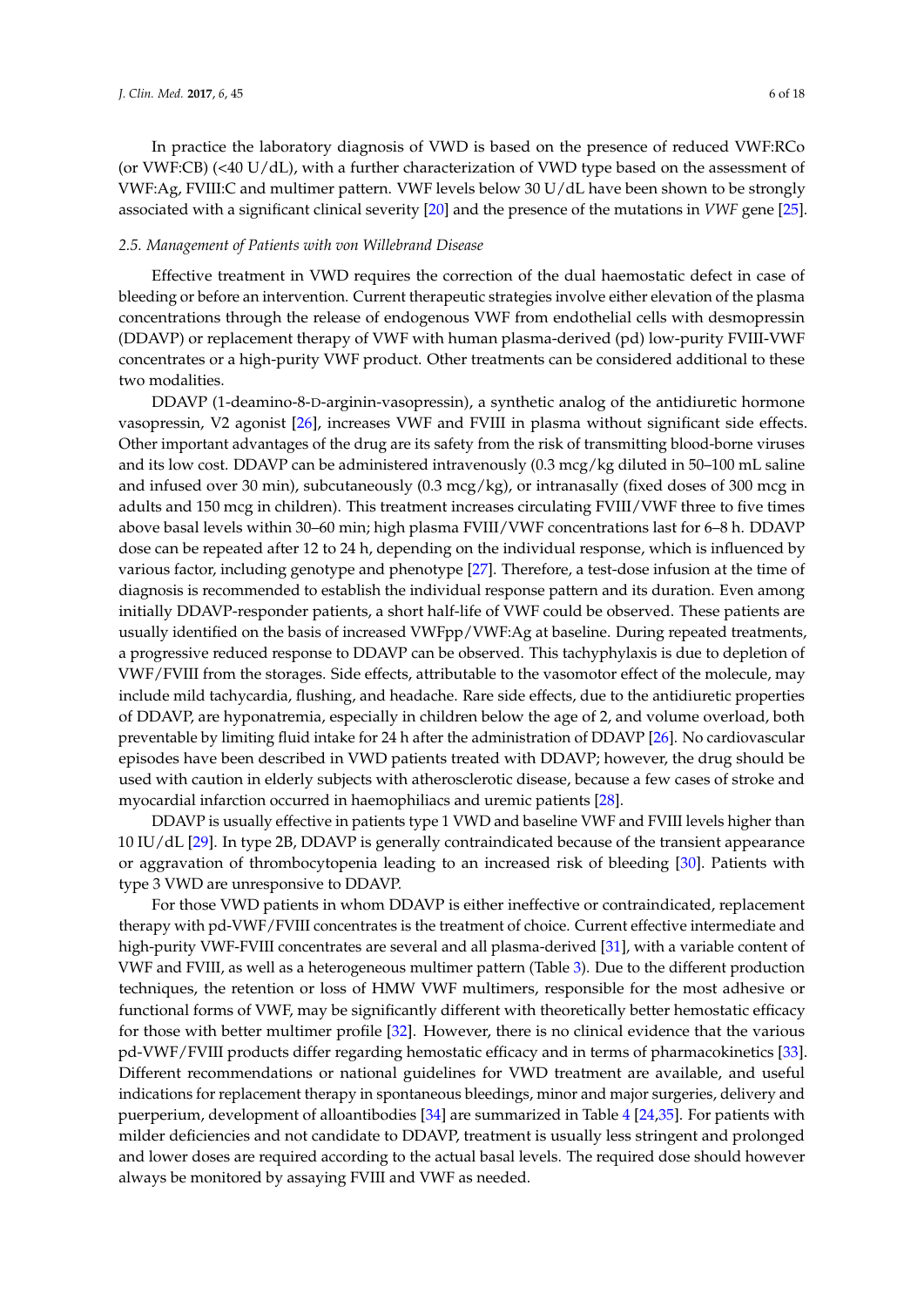<span id="page-6-0"></span>

| Product               | <b>Brand</b> | Purification                                    | Viral Inactivation                                            | VWF:RCo/Ag $^{\circ}$<br>(Ratio) | <b>VWF:RCo/FVIII<sup>o</sup></b><br>(Ratio) |
|-----------------------|--------------|-------------------------------------------------|---------------------------------------------------------------|----------------------------------|---------------------------------------------|
| Alphanate             | Grifols      | Heparin ligand<br>chromatography                | $S/D + dry$ heat<br>$(80^{\circ}, 72 \text{ h})$              | $0.47 + 0.1$                     | $0.91 \pm 0.2$                              |
| Fanhdi                | Grifols      | Heparin ligand<br>chromatography                | $S/D + dry$ heat<br>$(80^{\circ}, 72 \text{ h})$              | $0.47 + 0.1$                     | $1.04 \pm 0.1$                              |
| Haemate<br>P/Humate P | CSL Behring  | Multiple precipitation                          | Pasteurization<br>$(60^{\circ}, 10 \text{ h})$                | $0.59 + 0.1$                     | $2.45 \pm 0.3$                              |
| Immunate              | Baxter       | Ion exchange<br>chromatography                  | $S/D$ + vapor heat<br>$(60^{\circ}, 10 \text{ h})$            | 0.47                             | 1.1                                         |
| Wilate                | Octapharma   | Ion exchange + size<br>exclusion chromatography | $S/D + dry$ heat<br>$(100^{\circ}, 2 h)$                      | ۰                                | 0.9                                         |
| Wilfactin             | LFB.         | Ion exchange + affinity                         | S/D, 35 nm filtration,<br>dry heat $(80^\circ, 72 \text{ h})$ | 0.95                             | 50                                          |
|                       |              |                                                 |                                                               |                                  |                                             |

#### **Table 3.** VWF/FVIII concentrates licensed in Europe.

Note: S/D: solvent/detergent; ◦ Data from Reference [\[14\]](#page-14-13).

#### **Table 4.** Indications for replacement therapy in VWD Reference [\[14\]](#page-14-13).

#### **Indications for Replacement Therapy in VWD Reference [\[14\]](#page-14-13)**

#### <span id="page-6-1"></span>**Spontaneous or post-traumatic severe bleeding**

• Single or daily doses of 50 IU/kg of VWF to maintain FVIII:C levels >50 U/dL until bleeding stops (usually 7–10 days) \*

#### **Spontaneous or post-traumatic mild to moderate bleeding**

• Single or daily doses of 20–40 IU/kg of VWF to maintain FVIII:C levels >30 U/dL until bleeding stops (usually 1–3 days) \*

#### **Major surgery**

- Daily doses of 50–60 IU/kg of VWF to maintain pre-operative FVIII:C and VWF:RCo levels of 80–100 U/dL until 36 h postoperatively and then >50 U/dL until healing is complete (usually 7–10 days) \*
- Measure plasma levels of FVIII:C (and VWF:RCo ) every 12 h on the day of surgery, then ever 24 h
- Usual thrombo-prophylactic treatment with LMWH should be implemented in patients at high risk of venous thrombosis

#### **Minor surgery**

• Daily or every other day doses of 30–60 IU/kg of VWF to maintain FVIII:C levels >30 U/dL until healing is complete (usually 1–5 days) \*

#### **Dental extractions**

• Single dose of 20–40 IU/kg of VWF to maintain FVIII:C levels >50 U/dL for 12 h \*

#### **Delivery and puerperium**

• Daily doses of 50 IU/kg of VWF to maintain FVIII:C levels >50 U/dL for 3–4 days

**In type 3 patients with alloantibodies** all plasma concentrates containing VWF must be avoided because of the risk of anaphylactic reactions. r-FVII (Recombinant FVIII) administered at very high doses by continuous intravenous infusion, or r-FVIIa can be used instead

Note: Dosing should be based on VWF:RCo content where this is available. \* These dosages are indicated for VWD patients with FVIII:C/VWF:RCo levels <10 U/dL.

Repeated infusions of pd-VWF/FVIII for severe bleedings or major surgery may result in a significant accumulation of FVIII, that is exogenously infused and endogenously synthesized and stabilized by the infused VWF [\[36\]](#page-15-12), with possible occurrence of deep vein thrombosis or cardiovascular problems [\[37](#page-15-13)[,38\]](#page-15-14). To avoid this adverse event, a daily monitoring of FVIII:C plasma level may be recommended to maintain levels below 150 IU/dL [\[39\]](#page-15-15). Alternatively, the high-purity VWF concentrate with low amounts of FVIII can be used, with co-administration of a priming dose of FVIII, when prompt hemostasis is required in patients with baseline FVIII:C levels lower than 30 IU/dL, since endogenous FVIII needs 6–8 h to reach its peak after infusion [\[40\]](#page-15-16). Therefore, when pd-VWF/FVIII are used in patients with VWD, personalized treatments are often necessary to obtain hemostatic efficacy avoiding adverse effects. A recombinant VWF concentrate, characterized by the absence of the theoretical risk of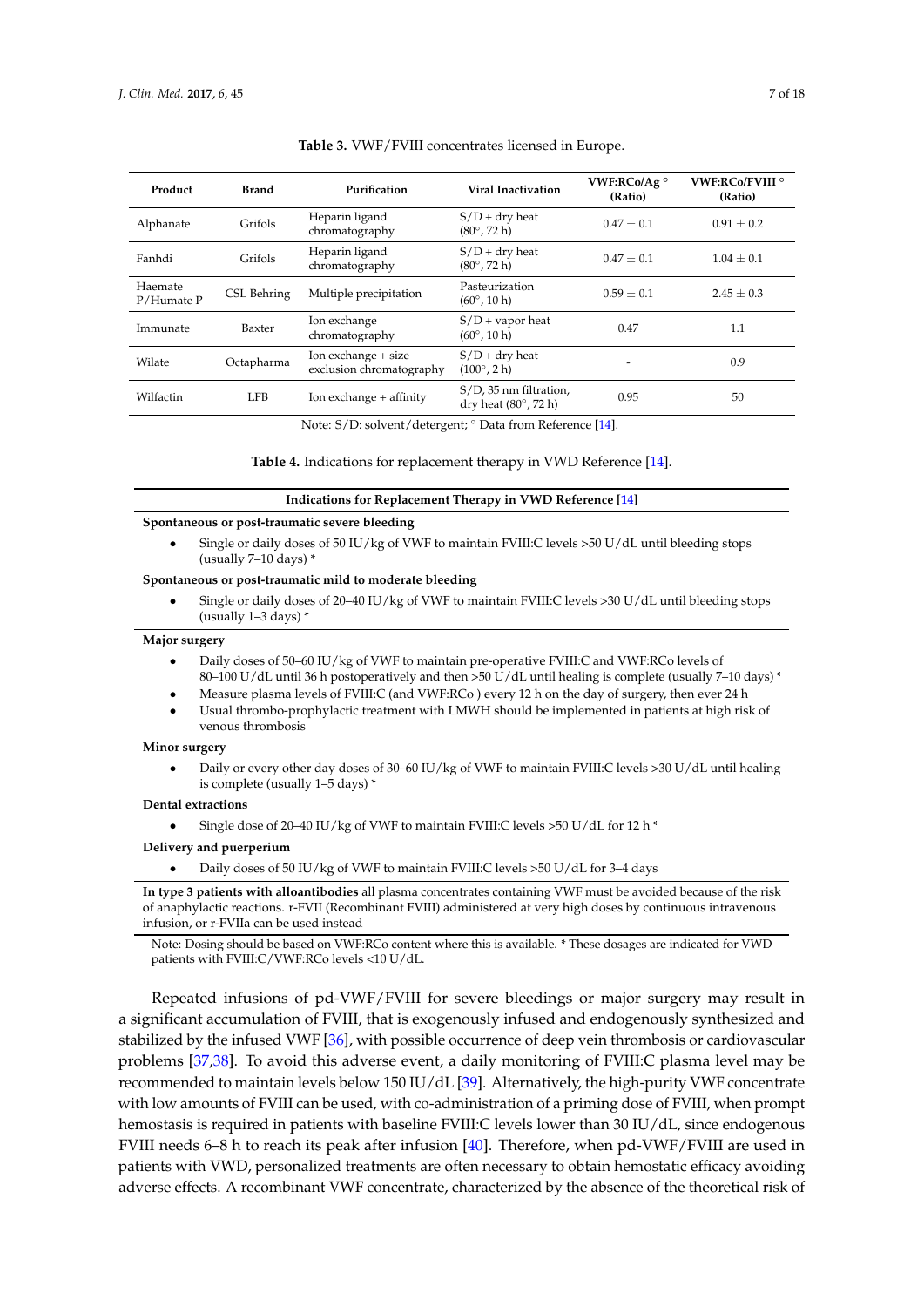pathogen transmission and by homogeneity of content in VWF and HMW multimers [\[41\]](#page-15-17), has recently completed successful clinical trials [\[42](#page-15-18)[,43\]](#page-15-19). However, no specific indications on its clinical use are so far available.

In contrast to patients with haemophilia, regular replacement therapy to prevent bleeding is not commonly used in those with VWD, even if its benefit has been described in several case series [\[44](#page-15-20)[,45\]](#page-15-21). In patients with severe forms of VWD, when plasma FVIII level is <5 U/dL, suffering from recurrent joint bleeding or gastrointestinal bleeding, which may also affect patients with type 2 devoid of HMW multimers [\[18\]](#page-14-17) due to a frequently associated enteric angiodysplasia [\[46\]](#page-15-22), a secondary long-term prophylaxis may represent an efficacious treatment. Even children with frequent and severe epistaxis, responsible for anemia could be candidates [\[47,](#page-16-0)[48\]](#page-16-1). Usually doses of at least 20–40 U/kg twice weekly are used and, to avoid accumulation of FVIII, concentrates rich of VWF (or recombinant VWF) with low or no FVIII content could be considered.

Additional important treatment of mucocutaneous bleeding is represented by the fibrinolysis inhibitor tranexamic acid [\[49\]](#page-16-2) at dosage of 15–25 mg/kg every 8 h for 3–6 days by oral or intravenous administration. In addition to systemic treatment for bleeding or surgery, the agent can be used as mouthwash for oral bleeding or dental procedures.

To control gynaecologic bleeding, hormonal therapy is often helpful [\[50\]](#page-16-3). Treatment should be initiated with oral contraceptives containing both progestin and estrogen. In those patients who do not have a significant response, a levonorgestrel-releasing intrauterine device can be used [\[51\]](#page-16-4).

#### **3. Rare Bleeding Disorders**

RBDs cover 3%–5% of all inherited coagulation deficiencies and are characterized by an extreme variability of bleeding manifestations, ranging from mild to severe even in patients affected by the same disorder. These disorders are usually transmitted as autosomal recessive conditions, but some cases of FXI deficiency, hypofibrinogenemia and dysfibrinogenemia can be autosomal dominant [\[52\]](#page-16-5). The prevalence of the severe forms range from 1 patient in 500,000 for FVII up to 1 in 2–3 million for FII and FXIII deficiencies (Table [5\)](#page-8-0). RBDs are described in most populations, with a higher frequency in those where consanguineous marriages are common [\[52\]](#page-16-5). According to epidemiologic data collected from World Federation of Haemophilia (WFH) and European Network of the Rare Bleeding Disorders (EN-RBD), the prevalence of each deficiency in total affected population is the following: FVII 39%, FXI 26%, fibrinogen, FV and FX 8%–9%, FXIII 6%, combined FV + FVIII 3% and FII 1% [\[52](#page-16-5)[,53\]](#page-16-6).

Hemorrhagic manifestations are heterogeneous, anyway mucosal bleeding and bleeding at the time of invasive procedure or surgery are common to all RBDs, as, in affected women, menorrhagia, spontaneous abortion and bleeding at delivery. Gastrointestinal bleeding, hematomas and haemarthrosis are more frequent in patients with FX deficiency. Serious manifestations, as umbilical cord bleeding and cerebral hemorrhages, occur more frequently in patients with severe defect of fibrinogen, FVII or FXIII (Table [5\)](#page-8-0) [\[52](#page-16-5)[,53\]](#page-16-6). It should be borne in mind that FXII deficiency, even in its severe form, is not associated with a bleeding tendency.

## *3.1. Diagnosis of Rare Bleeding Disorders*

As in VWD, also in RBDs a positive bleeding history is often the key to suspect diagnosis. However, the evaluation of bleeding symptoms and their severity may represent a challenge, because of their subjective interpretation by patients at least in mild cases in an attempt to standardize bleeding histories, different bleeding score system (BSSs) or bleeding assessment tools (BATs) have been developed, with inconclusive results. Recently, a new promising BAT has been proposed in this setting, but further evaluation of its potential role is needed [\[54\]](#page-16-7).

Another crucial problem in RBD diagnosis is represented by the non-linear relationship between clinical bleeding severity and residual clotting levels. A strong association can be found in fibrinogen, combined FV + FVIII, FX and FXIII deficiencies, while a weak association for FV and FVII defects.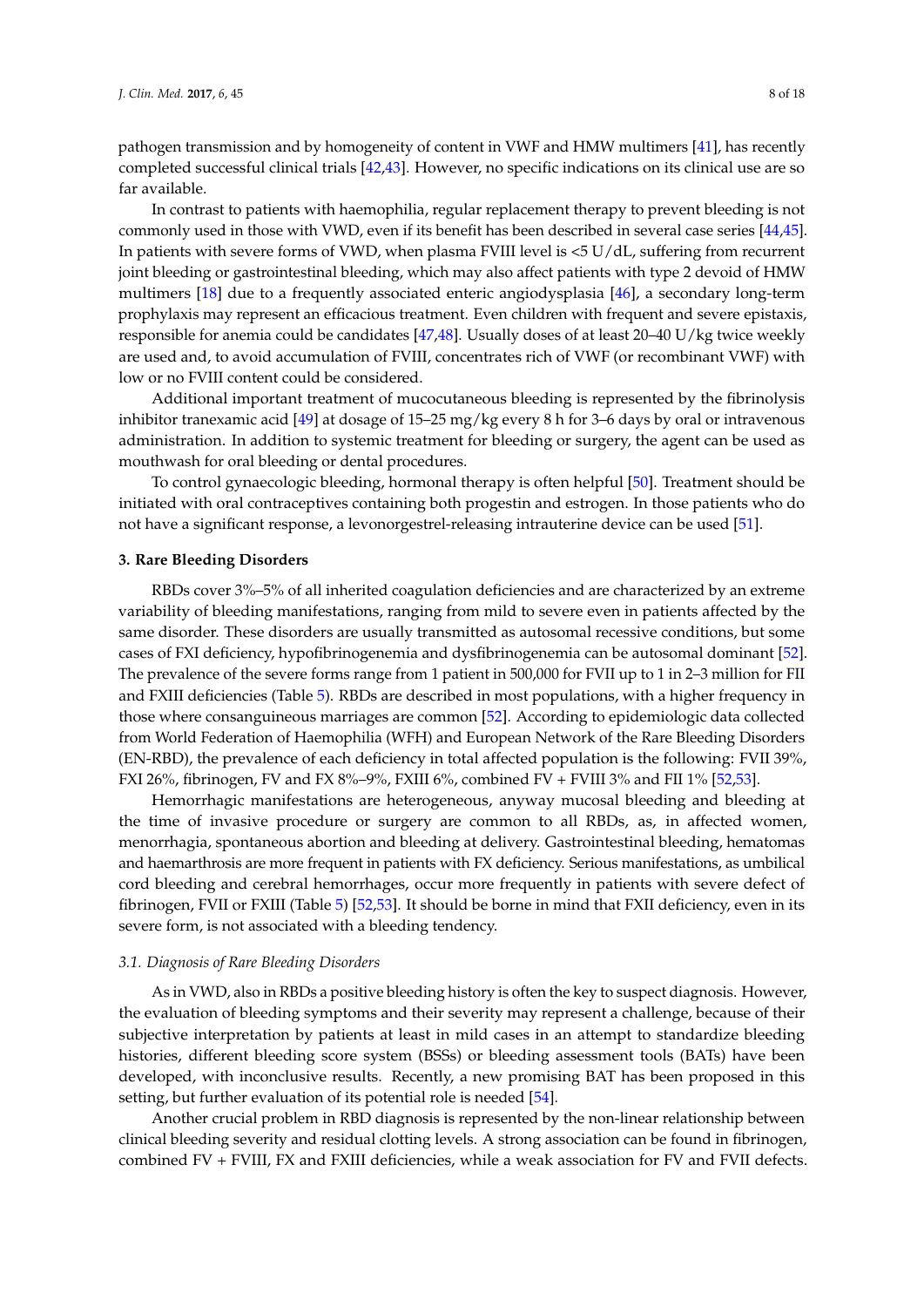Residual FXI plasma level does not predict clinical bleeding severity [\[55\]](#page-16-8). Furthermore, the minimum level to ensure absence of bleeding is different for each RBDs.

Laboratory diagnosis usually starts with the assessment of the coagulation screening tests APTT and PT. A prolonged APTT with normal PT suggests FXI deficiency after exclusion of FVIII, FIX and FXII defects. The reverse pattern is usually due to a FVII deficiency, while the prolongation of APTT and PT together suggests the diagnosis of combined FV + FVIII, FX, FV, FII or fibrinogen deficiencies. To evaluate fibrinogen deficiency thrombin time (TT) is also important. When screening coagulation tests are abnormal, mixing analysis (50:50) must be done to exclude the presence of an inhibitor. Therefore, specific factor assays are performed to identify the deficiency. The diagnosis of FXIII defect requires specific tests, because all screening clotting assays are normal. Increased clot solubility in 5 M urea or 1% monochloroacetic acid may occur when FXIII activity is below 3%–5%. FXIII activity should be evaluated with ammonia release during the transglutaminase reaction or incorporation of radioactive amines in to protein [\[56\]](#page-16-9). When FXIII activity is decreased, an immunological FXIII antigen assays is mandatory to establish the deficiency subtype (FXIII-A or FXIII-B) for appropriate diagnosis and treatment (Table [5\)](#page-8-0) [\[57\]](#page-16-10).

Molecular diagnosis allows to identify the pathogenic mutation in genes that encode corresponding clotting factors. Combined FV and FVIII deficiency is instead due to mutations in genes encoding proteins responsible for intracellular transport of the two coagulation factors (MCFD2 and LMAN1, respectively), while that of VKCFD to mutations in genes encoding necessary enzymes for post-translational change and vitamin K metabolism, namely Gamma-Glutamyl Carboxylase (GGCX) and Vitamin K epoxide reductase (VKOR) [\[53\]](#page-16-6). Inheritance pattern is autosomal recessive, except for some cases of hypofibrinogenemia, dysfibrinogenemia and FXI. All identified mutations are collected in the ISTH mutations database [\[58\]](#page-16-11), which shows that missense mutations cover 50%–80% of cases, insertion/deletion mutations represent 20%–30%, splicing and non-sense mutations comprise the remaining 5%–15%.

| Deficiency   | Plasma Level<br>$(\mu$ g/mL) | <b>Bleeding Symptoms</b>                                                                                                                              | <b>Laboratory Diagnosis</b>                                                                                                                                      | Prevalence   | Gene (Chromosome)                         |
|--------------|------------------------------|-------------------------------------------------------------------------------------------------------------------------------------------------------|------------------------------------------------------------------------------------------------------------------------------------------------------------------|--------------|-------------------------------------------|
| Fibrinogen   | 1500-4000                    | Umbilical cord, haemarthrosis,<br>mucosal tract, menorrhagia, first<br>trimester abortion, CNS Venous<br>and arterial thromboembolism<br>are reported | Afibrinogenemia:<br>APTT <sub>1</sub> , PT <sub>11</sub> , TT <sub>11</sub><br>Dys-Hypofibrinogenemia:<br>APTT <sub>1</sub> , PT <sup>1</sup> 1, TT <sup>1</sup> | 1:1,000,000  | FGA, FGB, FGG (4q28)                      |
| FII          | 100                          | Umbilical cord, haemarthrosis,<br>mucosal tract                                                                                                       | APTT $\uparrow$ , PT $\uparrow$ , TT normal                                                                                                                      | 1:2,000,000  | $F2(11p11-q12)$                           |
| F V          | 10                           | Mucosal tract, postoperative                                                                                                                          | APTT $\uparrow$ , PT $\uparrow$ , TT normal                                                                                                                      | 1:1,000,000  | F5(1q24.2)                                |
| F VII        | $0.13 - 1.0$                 | Mucosal tract, haemarthrosis,<br>haematomas, neonatal CNS<br>haemorrhage                                                                              | APTT normal, PT+, TT<br>normal                                                                                                                                   | 1:500,000    | F7 (13q34)                                |
| F X          | 10                           | Umbilical cord, haemarthrosis,<br>haematomas,<br>CNS haemorrhages                                                                                     | APTT $\uparrow$ , PT $\uparrow$ , TT normal                                                                                                                      | 1:1,000,000  | F10(13q34)                                |
| F XI         | $3 - 6$                      | Oral cavity, post-traumatic,<br>postoperative                                                                                                         | APTT $\uparrow$ , PT normal,<br>TT normal                                                                                                                        | 1:1,000,000  | F11(4q35.2)                               |
| F XIII       | $10 - 20$                    | Umbilical cord.<br>spontaneous CNS<br>haemorrhages, miscarriages,<br>abnormal scarring                                                                | APTT normal, PT<br>normal. TT normal<br>Specific FXIII assay                                                                                                     | 1:2000000    | F13A1 (6p24-p25)<br>F13B (1q31-q32.1)     |
| $FV + FVIII$ | As for<br>each factor        | Mucosal tract, postoperative                                                                                                                          | APTT $\uparrow$ , PT $\uparrow$ , TT normal                                                                                                                      | 1:1,000,000  | LMAN1 (18q21.3-q22)<br>MCFD2 (2p21-p16.3) |
| <b>VKCFD</b> | As for<br>each factor        | Umbilical cord,<br>CNS haemorrhages,<br>postoperative Children may show<br>skeletal abnormalities                                                     | APTT <sub>1</sub> , PT <sup>++</sup> ,<br>TT normal                                                                                                              | <50 families | GGCX(2p12)<br>VKORC1 (16p11.2)            |

<span id="page-8-0"></span>**Table 5.** Clinical symptoms, laboratory and molecular diagnosis in Rare Bleeding Disorders (RBDs).

Note: CNS, central nervous system; APTT, activated partial thromboplastin time; PT, prothrombin time.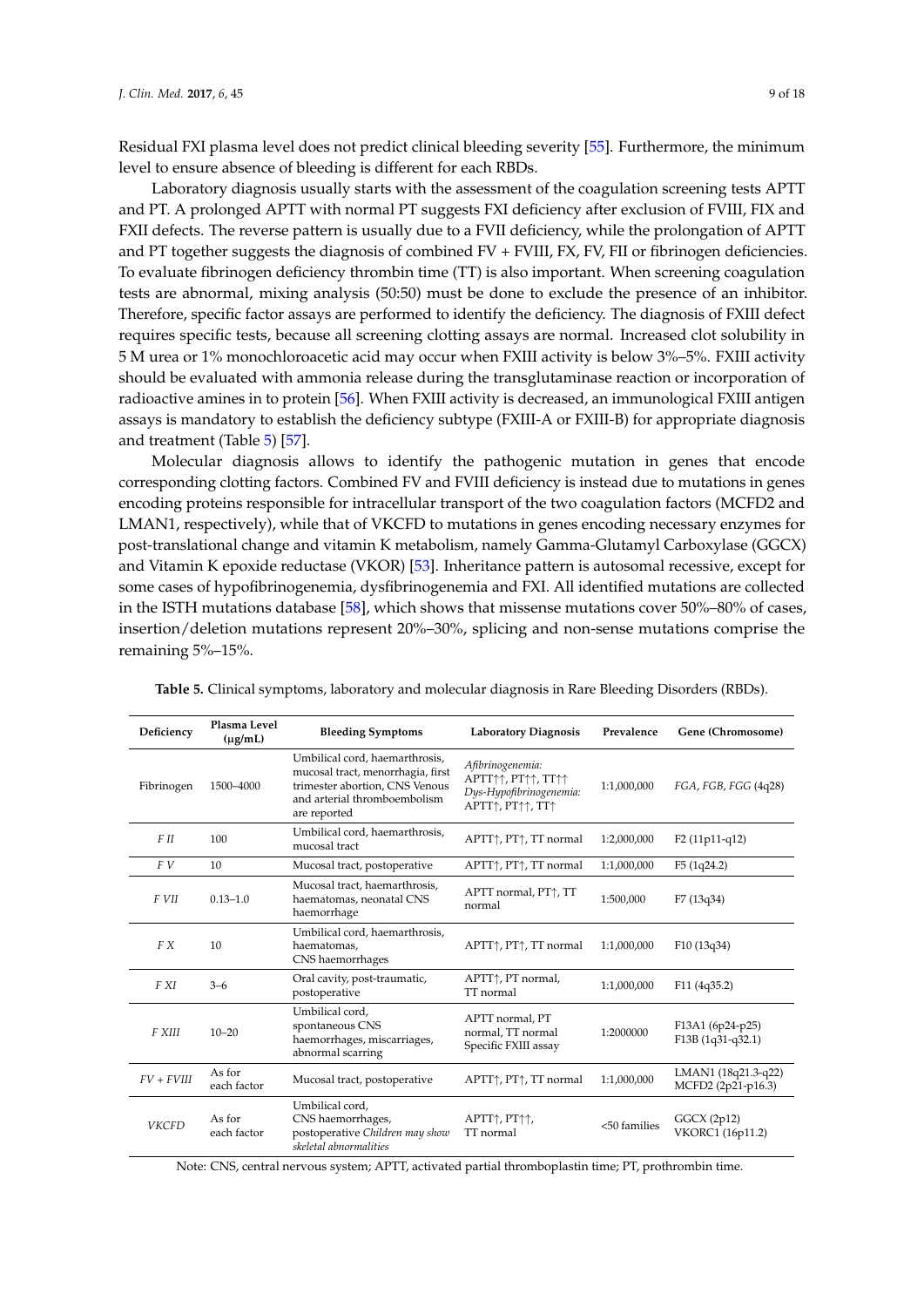### *3.2. Treatment*

The availability of specific clotting factor concentrates, except for FII and FV deficiencies, has greatly improved the quality of life of patients affected by RBDs (Table [6\)](#page-9-0). Replacement treatment, using virally inactivated plasma-derived or more rarely recombinant specific factor concentrates, allowed the management of bleeding, the effective prevention of hemorrhages in surgical care and the adoption of medium and long-term prophylaxis in selected cases. When specific clotting factor is not available, treatment may require repeated infusions of fresh frozen plasma (FFP), preferably virus-inactivated, at dosage of 15–20 mL/kg, with potential fluid overload. Alternatively, cryoprecipitate or PCC according to the type of defect could be also used. Dosage and treatment frequency depend on the required minimal haemostatic level of each coagulation factor, its plasma half-life and the type of bleeding treated or to be prevented. The rarity of different RBDs requires that patients are followed in specialized centers, able to provide multidisciplinary assistance for the specific defect and its complications.

<span id="page-9-0"></span>

| Deficient<br>Factor | Plasma<br>Half-Life          | Haemostatic<br>Level<br>(U/mL) | <b>Available Clotting</b><br><b>Factor Concentrate</b> | On-Demand<br><b>Dosages</b>              | Long-Term<br>Prophylaxis<br><b>Dosages</b> | Frequency of<br>Prophylaxis   |
|---------------------|------------------------------|--------------------------------|--------------------------------------------------------|------------------------------------------|--------------------------------------------|-------------------------------|
| Fibrinogen          | $2-4$ days                   | $50 \text{ (mg/dL)}$           | pd-fibrinogen                                          | $50 - 100$ mg/kg                         | $20 - 30$ mg/kg                            | Once-Twice a week             |
| F II                | $3-4$ days                   | $20 - 30$                      | pd-PCC                                                 | $20 - 30$ IU/kg                          | $20 - 30$ IU/kg                            | Once a week                   |
| F V                 | 36 h                         | $15 - 20$                      | No concentrate                                         |                                          | Not indicated                              | $\overline{\phantom{a}}$      |
| F VII               | $3-4h$                       | $15 - 20$                      | pd-FVII<br>rFVIIa                                      | $30 - 40$ IU/kg<br>$15-30$ mcg/kg        | $30 - 40$ IU/kg<br>$20-40$ mcg/kg          | Thrice weekly<br>Twice weekly |
| F X                 | $40 - 60h$                   | $15 - 20$                      | pd-PCC<br>FX/FIX concentrate<br>FX concentrate         | 20-30 IU/kg                              | $20 - 40$ IU/kg                            | Twice weekly                  |
| F XI                | $40 - 70h$                   | $15 - 20$                      | pd-FXI                                                 | $15 - 20$ IU/kg                          | Not indicated                              | $\overline{\phantom{a}}$      |
| F XIII              | $11-14$ days                 | $2 - 5$                        | pd-FXIII<br>r-FXIII                                    | $20 - 40$ IU/kg<br>$35 \text{ IU/kg}$    | $20 - 40$ IU/kg<br>$35 \text{ IU/kg}$      | Every 3-4 weeks               |
| $FV + FVIII$        | 36 h (FV)<br>10–12 h (FVIII) | $15 - 20$                      | Only pd-FVIII or<br>r-FVIII                            | FVIII: 25-40 IU/kg<br>Plasma 15-25 mL/kg | Not indicated                              |                               |
| <b>VKCFD</b>        | As for each<br>factor        | $15 - 20$                      | pd-PCC                                                 | $20 - 30$ IU/kg                          | No data                                    |                               |

**Table 6.** Replacement therapy for RBDs.

Note: pd, plasma-derived; r, recombinant; PCC, prothrombin complex concentrate.

#### *3.3. Fibrinogen Deficiency*

Fibrinogen is a complex adhesive glycoprotein involved in the final step of coagulation cascade, converted into the insoluble fibrin clot by the action of thrombin and FXIII. It also has important interactions with other adhesion molecules, platelets, endothelial cells and cells involved in the inflammatory response. Fibrinogen is produced by liver from 3 homologous polypeptide chains Aα, Bβ and  $γ$ , that are assembled to form a hexamer. Each chain is encoded by a separate gene, *FGA*, *FGB*, and *FGG*, which are clustered in a 50-kb region on chromosome 4q32.1. Inherited fibrinogen disorders are classified according to complete or partial quantitative deficiency (afibrinogenemia and hypofibrinogenemia, respectively) or by the presence of an abnormal circulating molecule without or with an associated true quantitative deficiency (dysfibrinogenemia or hypodysfibrinogenemia) [\[59\]](#page-16-12). Hypofibrinogenemia (fibrinogen >50–100 mg/dL) represents the heterozygous state for afibrinogenemia.

Patients with hypofibrinogenemia, dysfibrinogenemia or hypodysfibrinogenemia are usually asymptomatic or poorly symptomatic, although this concept has been recently challenged for patients with dysfibrinogenemia and hypodysfibrinogenemia showing a possible more significant thrombotic tendency compared to the risk of bleeding [\[60](#page-16-13)[,61\]](#page-16-14). Patients with afibrinogenemia may show severe clinical symptoms since their early infancy; the most common are mucocutaneous bleeding, soft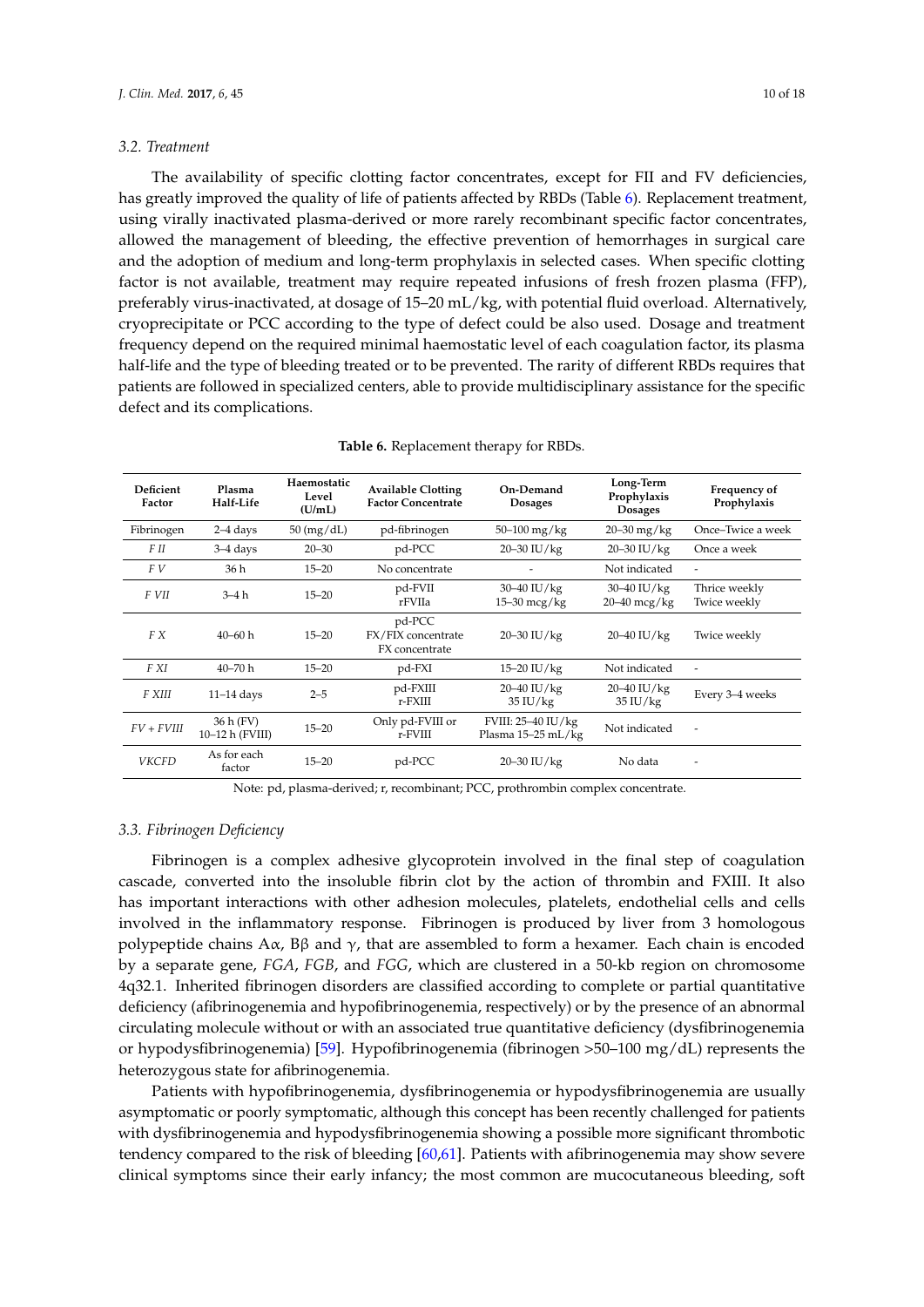tissue and joint bleeding and prolonged bleeding from the umbilical cord. Women may experience menometrorrhagia and first-trimester abortion is common. Central nervous system (CNS) hemorrhages are not uncommon and post-surgical bleeding are described in 40% of untreated patients. Episodes of thromboembolisms in afibrinogenemia have been reported, often independently from replacement therapy, probably triggered by the excess of unbound circulating thrombin. Different gene mutations may predict bleeding or thrombotic risk in dysfibrinogenemia [\[61\]](#page-16-14). Replacement therapy with fibrinogen concentrate represents the first choice for obtaining an effective hemostasis. Conventional treatment is on-demand; to stop bleeding, fibrinogen levels should be raised to at least 100 mg/dL with infusion of 50–100 mg/kg concentrate, followed by doses aimed at maintaining maintaining levels >50 mg/dL, until resolution. These levels are also indicated for haemostatic coverage in surgery [\[62](#page-16-15)[,63\]](#page-16-16). Effective long-term secondary prophylaxis with fibrinogen administration every 7 to 14 days has been described after CNS haemorrhages or in patients with recurrent joint bleedings [\[61\]](#page-16-14). Prophylactic treatment appears necessary for successful completion of pregnancy: fibrinogen replacement must be begun before five weeks of gestation to prevent abortion and maintained >100 mg/dL throughout the pregnancy; a level >150 mg/dL is recommended for delivery [\[64\]](#page-16-17).

#### *3.4. Prothrombin Deficiency*

Prothrombin is a plasma glycoprotein and zymogen of a serine protease requiring vitamin K for normal biosynthesis. Its active form is thrombin, with several pro- and anticoagulant effects. It triggers platelet aggregation and promote coagulation by activating regulatory pathways and generating fibrin monomers by cleavage of a specific peptide bond in fibrinogen α- and β- subunits at N-termini [\[65\]](#page-16-18). It is encoded by a gene of 21 kb mapped to chromosome 11. Prothrombin deficiency is usually more a qualitative (dysprothrombinemia) than a quantitative (hypoprothrombinemia) defect. A complete deficiency appears to be incompatible with life, while severe defects (FII plasma levels <5%) is characterized by different symptoms, with recurrent muco-cutaneous and gynaecological bleeding and more rarely haemarthroses and muscle bleeds.

Replacement therapy is needed only in severe deficiency, for stopping bleeding or to ensure adequate prophylaxis in case of surgery. No FII concentrate exists, in fact treatment involves the use of prothrombin complex concentrates (PCCs), that contain other vitamin K-dependent coagulation factors (FIX, FX and not systematically FVII). The recommended treatment is administration of PCC at doses of 20–30 IU/kg, to be repeated as needed to maintain haemostatic levels 20%–30%. In case of major surgery it is recommended to achieve and maintain levels of 30%–40% [\[62,](#page-16-15)[63\]](#page-16-16).

#### *3.5. Factor V Deficiency*

FV is an essential non-enzymatic cofactor of prothrombinase complex, which catalyses the conversion of prothrombin into thrombin. Furthermore, it contributes to the down-regulation of FVIII by the protein C/S anticoagulant pathway. Although most FV is circulating into the plasma, approximately 20%–25% is present within platelet  $\alpha$ -granules. The protein is encoded by a large gene (25 exons, 80 kb size) located on chromosome 1. Bleeding manifestations are poorly correlated with FV plasma level [\[66\]](#page-16-19) and consist of bruising, mucosal bleeding and menorrhagia; hemarthrosis and deep hematomas are also described. Replacement therapy of FV can be administered only through FFP, since FV concentrates are not available and FV is not present in cryoprecipitate or PCC. FV levels should be raised to at least 15–20 IU/dL by using FFP; the initial dose should be 15–20 mL/kg followed by smaller amounts, adjusting the dosage on the basis of FV plasma level, PT and APTT. Studies of FV recovery recommend maintaining a level of 20%–25% FV activity in case of severe bleeding or for surgery [\[62,](#page-16-15)[63\]](#page-16-16). Development of alloantibodies to FV is a very rare complication of inherited FV deficiency; inhibitors can be neutralized using large amounts of FFP. Platelet concentrates are an alternative source of FV, that can be used in combination with FFP in these situations [\[67\]](#page-16-20). A FV concentrate has been developed and a study is in preparation for its orphan drug designation by European Medicine Agency (EMA) and Food and Drug Administration (FDA).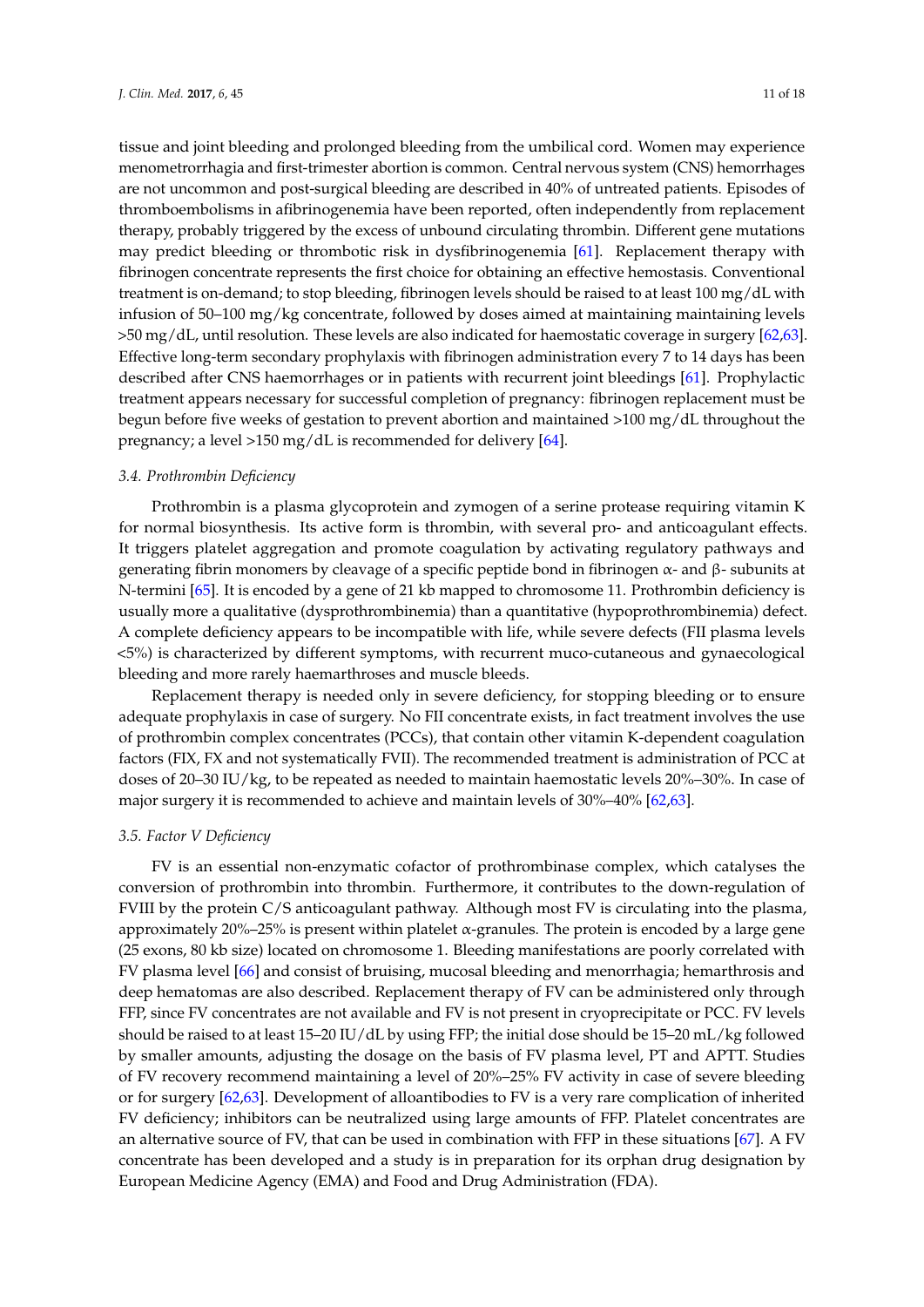The disorder is characterized by concomitantly low levels (between 5% and 20%) of both coagulant

activity and antigen [\[68\]](#page-16-21). The disease is mainly caused by mutations in the lectin mannose 1 (*LMAN*1) gene, generating a LMAN1 transmembrane protein, which facilitates the intracellular transports of both proteins. Less frequently, mutations in the MCFD2 gene encoding multiple coagulation factor deficiency protein acting as a cofactor for LMAN1 for the recruiting of FV and FVIII within the endoplasmic reticulum are also responsible for the disorder. The combined deficiency does not increase bleeding risk observed in patients with single defect. Symptoms are usually mild with a predominance of mucocutaneous manifestations and postoperative bleeding. Treatment usually relies on on-demand use of FFP (15–20 mL/kg) and DDAVP (0.3 mcg/kg); more severe cases may require FVIII concentrate. Sources of both clotting factors are required always considering their different half-life, which is 36 h for FV and 10–12 h for FVIII [\[62,](#page-16-15)[63\]](#page-16-16).

# *3.7. Factor VII Deficiency*

FVII is a vitamin K-dependent clotting factor with a pivotal role for blood coagulation; in fact, the complex formed between the naturally occurring procoagulant serine protease, activated FVII (FVIIa), and the integral membrane protein tissue factor (TF), exposed on the endothelium upon injury, represents the trigger of blood clotting. The FVIIa-TF complex generates a burst of FIXa and FXa, leading to the formation of a stable fibrin clot [\[69\]](#page-16-22). Coagulant and antigenic plasma FVII levels are influenced by genetic and environmental factors, in addition to *F7* polymorphisms. FVII has approximately a 50 KDa weight and circulates in plasma in large amount as inactive form ( $\approx$ 0.5 µg/mL) and in small (50–100 pmoles/L) as active form, which binds to tissue factor. The FVII gene maps to chromosome 13 (13q34) and consists of 9 exons encoding a protein of 406 amino acids. A complete absence of FVII is incompatible with life. FVII deficiency is a heterogeneous hemorrhagic disorder, which ranges in severity from lethal to mild, or even asymptomatic disease [\[70\]](#page-16-23). The most frequent symptoms are epistaxis, easy bruising and gum bleeding. In patients affected by severe deficiency CNS and gastrointestinal bleeding, haemarthrosis and muscle hematomas are described. Postoperative bleeding and menorrhagia represent other frequent manifestations [\[71\]](#page-16-24). Thrombosis, associated with surgery and replacement therapy or spontaneous, has also been reported in 3%–4% of patients [\[72\]](#page-17-0). Different options are available for treatment of FVII deficiency; in recent years, pd-FVII concentrates have been gradually replaced by a recombinant (r-)FVIIa concentrate. Haemostatic levels of FVII amount to 15–20 U/dL and can be obtained and maintained by administering pd-FVII at a dosage of 30–40 IU/kg. Alternatively, rFVIIa can be used at a low dose (15–30 µg/kg body weight (b.w.)) every 4–6 h. Infusions of 25 µg/kg rFVIIa every 3–4 h the first day, followed by bolus at lower doses every 6–8 h are effective for treatment and prevention of postoperative bleeding [\[62](#page-16-15)[,63\]](#page-16-16). The short half-life of FVII (3–4 h) requires frequent infusions. Theoretically, this should prevent an effective use of FVII in secondary prophylaxis regimens. However, there is evidence of effective prophylaxis in pediatric patients with CNS bleeding or recurrent haemarthrosis, treated with 30–40 IU/kg pd-FVII or 15–30 µg/kg rFVIIa two or three times per week [\[73\]](#page-17-1).

## *3.8. Factor X Deficiency*

FX is a vitamin K-dependent proteases synthesized by the liver and secreted into the plasma as a zymogen composed of a light and a heavy chain  $[74]$ , with a concentration of around 10  $\mu$ g/mL. It is activated by FIXa or by FVIIa and its role is pivotal in the coagulation cascade: FIXa or FVIIa activate FX by cleavage of the Arg194-Ile195 peptide bond located in the heavy chain [\[75\]](#page-17-3). The gene coding for FX maps to the long arm of chromosome 13 (13q34), adjacent to FVII gene, and consists of 8 exons over a 27 kb of genomic sequence. FXa is the major physiologic activator of prothrombin.

Inherited FX deficiency is one of the rarest RBD and the variable severity of symptoms correlates poorly with laboratory phenotype, unless severe quantitative deficiency  $(FX < 1\%)$  is observed.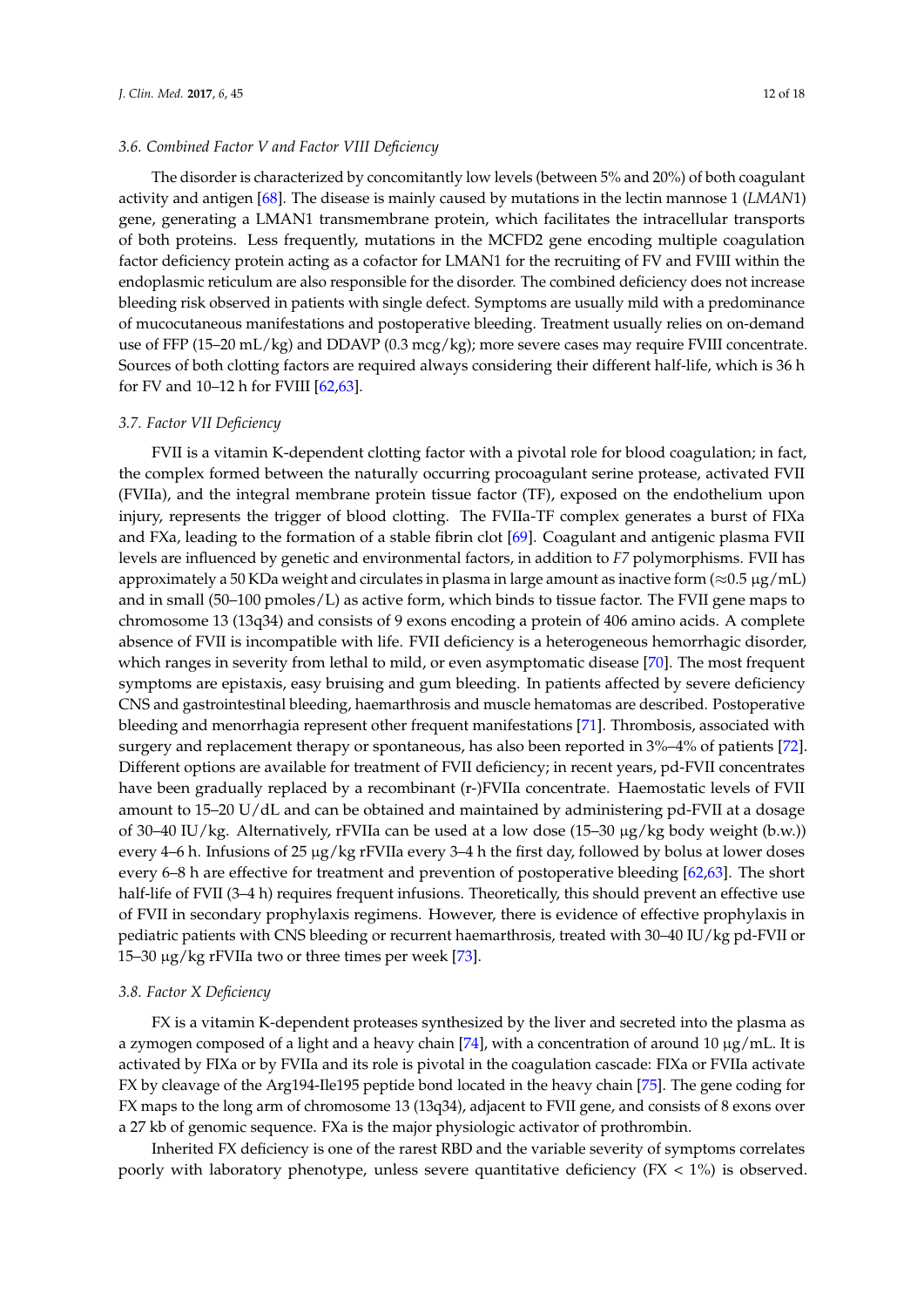However bleeding from umbilical stump and recurrent hemarthroses may occur in the more severely affected (<1% activity). The administration of PCC at doses of 20–30 IU/kg represents the recommended treatment, to be repeated as needed to maintain haemostatic levels 15%–20%. In case of major surgery it is recommended to attain and maintain levels of 30%–40% [\[62](#page-16-15)[,63\]](#page-16-16). In Germany a freeze-dried human high content coagulation FX/FIX has been developed. It was used at dosage of 10–20 IU/kg, in prophylaxis regimen two or three times per week in patients with  $FX < 1\%$  and more than 20 hematomas or haemarthroses per year. Efficacy and safety results are encouraging [\[76\]](#page-17-4). Recently, a new FX concentrate has been produced by BPL (Elstree, UK).

# *3.9. Factor XI Deficiency*

FXI is a glycoprotein that consists of two identical polypeptide subunits, circulating into the plasma as non-covalent complex with high-molecular-weight kininogen [\[77\]](#page-17-5). The physiologic activator of FXI is thrombin, that converts zymogen FXI to the serine protease FXIa. FXIa is not only able to activate FIX, promoting early step coagulation cascade, but also to diminishes fibrinolysis, activating thrombin-activatable fibrinolysis inhibitor (TAFI). The human FXI gene (*F11*) comprises 15 exons, and spans about 23 kb on the long arm of chromosome 4 (4q35.2). The highest prevalence of FXI deficiency has been observed in Ashkenazi Jews, with a heterozygosity of 9%. Homozygotes or compound heterozygotes have a FXI activity <15 U/dL, while heterozygotes have an activity range of 25–70 U/dL. Bleeding tendency does not correlate with plasma FXI levels. Spontaneous bleeding is rare in patients with severe FXI deficiency. The most frequent manifestations are oral, post-traumatic and post-operative bleeding [\[78\]](#page-17-6), menorrhagia is common in affected women and postpartum haemorrhage occurs in 20%–30% of affected women.

Treatment is based on antifibrinolytic agents, fresh frozen plasma (FFP) and pd-FXI concentrate. Replacement therapy is usually represented by FFP, because some cases of potentially life-threatening thromboembolic complications have been observed when using pd-FXI concentrate in patients with cardiovascular risk factors and post-infusion levels greater than 100%. Thus, pd-FXI concentrate should be avoided in elderly and in subjects with pre-existing cardiovascular disease [\[79\]](#page-17-7). Notwithstanding these side effects, pd-FXI have been successfully used in many patients. Different studies have shown a 90% recovery of FXI after infusion and a half-life of 46–52 h. Doses greater than 30 IU/kg b.w. must be avoided, anyway, 15–20 IU/kg b.w. are sufficient to maintain a peak between 50 and 70 IU/dL [\[80](#page-17-8)[,81\]](#page-17-9). Replacement therapy is indicated in patients with FXI levels <5 UI/dL, history of post-traumatic or postsurgical bleeding. Inhibitory antibodies can develop in patients treated with FFP; this complication seems to be particularly associated to homozygosity for stop mutations Glu117. A careful assessment of risk and benefit must be done before treating with FFP or pd-FXI patients with FXI deficiency. In surgery and in patients with inhibitors rFVIIa has been successfully used.

#### *3.10. Factor XIII Deficiency*

The transglutaminase enzyme FXIII plays a pivotal role in hemostasis by catalysing the cross-linking of fibrin and enhancing fibrin interaction with different platelet integrins and matrix protein throughout thrombus formation. These processes are responsible for strengthening and stabilizing the clot FXIII circulates in plasma as a tetramer  $(A_2B_2)$  composed of 2 catalytic A subunits (FXIII-A) and 2 carrier B subunits (FXIII-B) [\[82\]](#page-17-10). FXIII-A is produced by cells of bone marrow origin and can be found in platelets, monocytes, macrophage and placenta, as homodimer or linked to circulating platelets into the blood. FXIII-B is synthesized in the liver and can be found in plasma as free form or bound to FXIII-A in heterotetrameric form, acting as protection against FXIII-A proteolytic degradation and inactivation. *F13A* gene maps to chromosome 6 (p24-25) and spans over 160 Kb. It consists of 15 exons encoding for a mature protein of 731 amino acids. The F13B gene is located on the long arm of chromosome 1 (q32-32.1) and contains 12 exons encoding for a mature protein of 641 amino acids.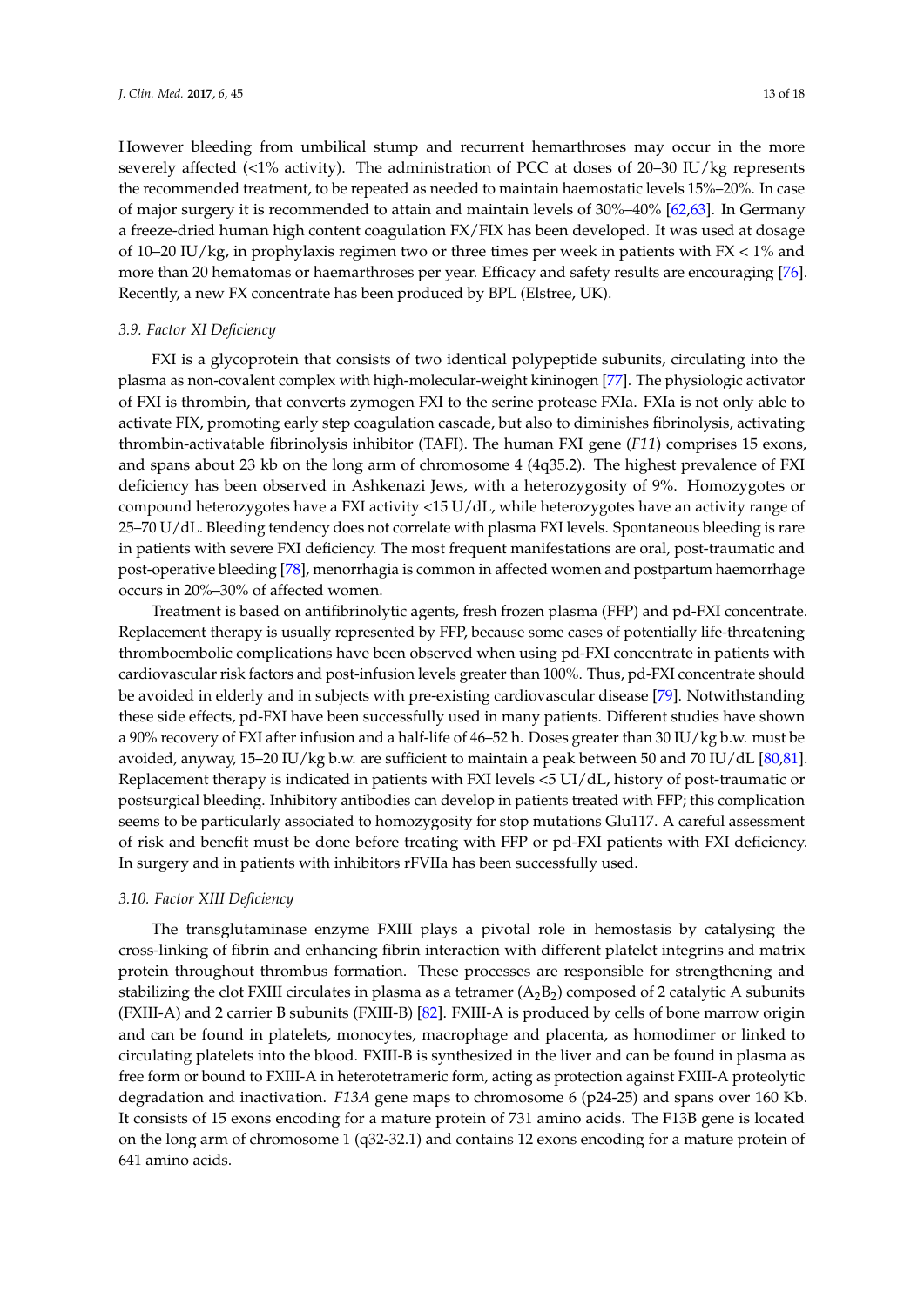Inherited FXIII deficiency is mostly caused by mutations in *F13A* resulting in a quantitative and/or qualitative FXIII-A deficiency with a usually severe bleeding tendency. FXIII subunit B deficiency is very rare and only a few families have been reported, with milder bleeding tendency. Umbilical cord and CNS bleeding are reported in 80% and 30%, respectively [\[83\]](#page-17-11). Other clinical manifestations include severe bleeding in joints or soft tissue, poor wound healing and spontaneous abortions. Delayed post-operative bleeding is often observed because of normal clot formation, but early fibrinolysis. Patients with homozygous FXIII deficiency present with severe bleeding symptoms and plasma levels <1%, whereas those with heterozygous mutations have rarely mild symptoms. Once the diagnosis is confirmed, prophylactic therapy with FXIII replacement is fundamental to prevent severe disability or death due to spontaneous bleeding episodes. Long-term prophylaxis is feasible, as 2% to 5% FXIII plasma levels are sufficient to prevent severe bleeding. FXIII in vivo half-life is 11 to 14 days, prompting replacement every 3–4 weeks. Prophylactic treatment is recommended in FXIII-A deficient women during pregnancy to prevent abortion [\[84\]](#page-17-12). In addition to the safe and effective pd-XIII, a new recombinant concentrate is available. r-FXIII consists of FXIII-A<sup>2</sup> dimer, which can bind to circulating FXIII-B subunits, producing the tetrameric molecule. EMA has approved the drug for patients with more 6 years and in Italy it can be used only for prophylactic treatment. Administration of FXIII at dosage of 20–40 IU/kg is able to maintain levels >3%, which are efficacious for treatment of acute bleeding, prevention of post-operative bleeding and as a prophylaxis [\[62,](#page-16-15)[63\]](#page-16-16). A similar dose (35 U/kg) is usually recommended also with rFXIII [\[53\]](#page-16-6).

#### **4. Vitamin K-dependent coagulation factors deficiency**

The deficiency affects all vitamin K dependent factors: FII, FVII, FIX, FX, C and S protein. VKCFD is due to mutations in genes encoding necessary enzymes for post-translational change and vitamin K metabolism (GGCX located on chromosome 2 and VKOR, located on chromosome 16). Plasma levels of each factor may range between 1% and 30%, VKCD usually presents early in life with CNS or umbilical cord bleeding. Children with severe disease may present with skeletal abnormalities and mild conductive hearing loss. Older patients can present with mucocutaneous or postsurgical bleeding. Treatment with oral or parenteral vitamin K1 should be promptly started. When response is inadequate, replacement therapy is needed in acute bleeding or prior to surgery, using prothrombin complex concentrates (PCCs) or FFP to obtain circulating levels of each factor at least 15%–20% [\[85\]](#page-17-13).

# **5. Conclusions**

Inherited bleeding disorders are extremely heterogeneous, ranging from the most frequent VWD to very rare severe prothrombin or FXIII deficiencies, with different bleeding tendency. The residual coagulant activity is not always strictly associated to bleeding manifestation severity and molecular diagnosis may help in understanding better the bleeding phenotype. The rarity of these disorders justifies the joint efforts of sharing clinical data through appropriate registries to better understand the outcome in different countries. This would in turn result in a better dissemination of clinical and laboratory data with advices for the best treatment options available. Different treatment options, including plasma-derived virus-inactivated concentrates or some recombinant concentrates are available to improve the long-term outcomes. Treatment on-demand for bleeding or surgery, periodic or long-term prophylaxis in selected disorders and/or conditions, as pregnancy, enables to achieve optimal management of patients with VWD or RBDs. Unfortunately, in developing countries both diagnostic and therapeutic opportunities are still limited and future efforts should be aimed at reducing these inequalities.

**Author Contributions:** G. Castaman and S. Linari wrote and revised the paper and gave their final approval. **Conflicts of Interest:** The authors declare no conflict of interest.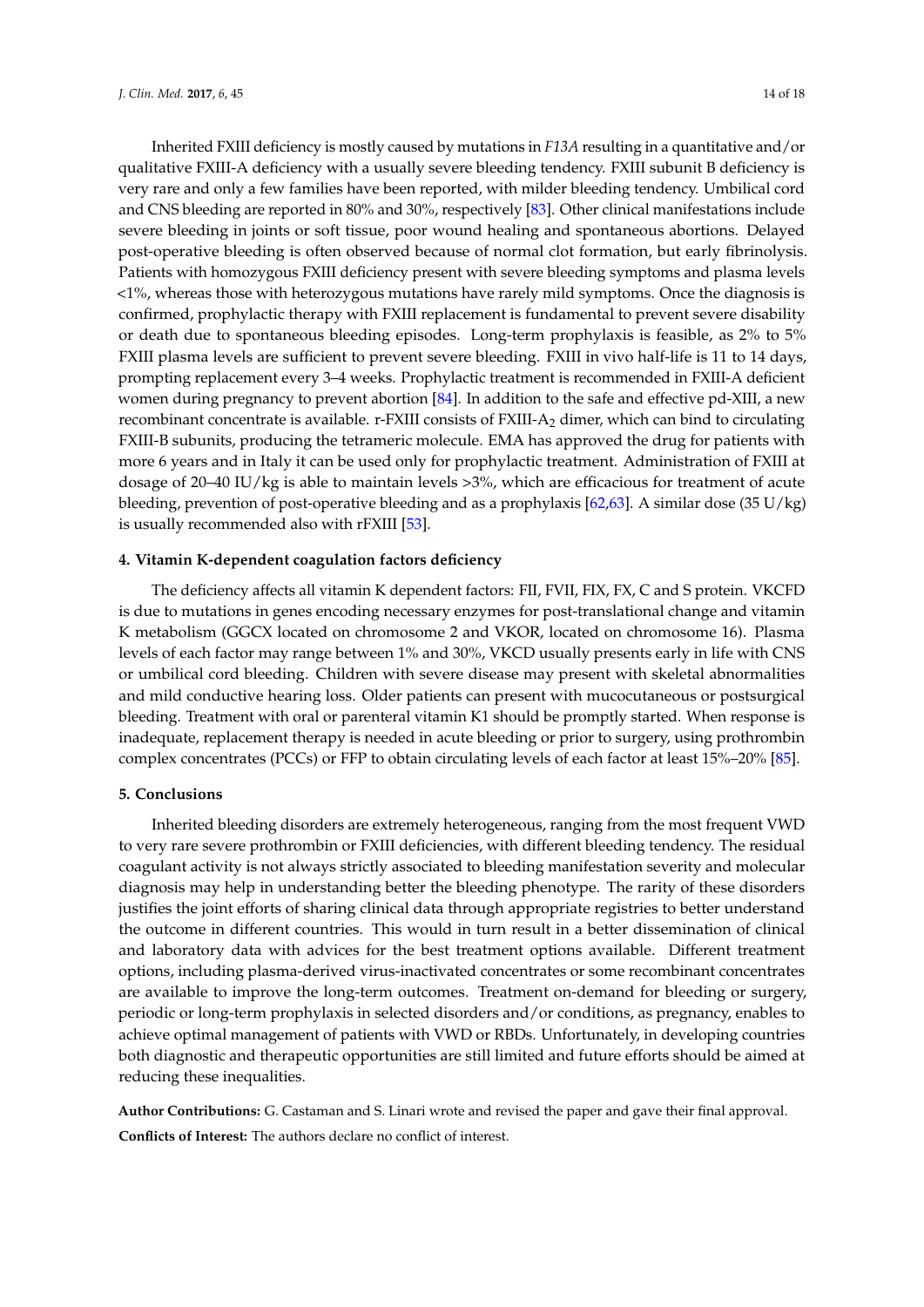# **References**

- <span id="page-14-0"></span>1. Peyvandi, F.; Palla, R.; Menegatti, M.; Mannucci, P.M. Introduction: Rare bleeding disorders: General aspects of clinical features, diagnosis and management. *Semin. Thromb. Hemost.* **2009**, *35*, 349–355. [\[CrossRef\]](http://dx.doi.org/10.1055/s-0029-1225757) [\[PubMed\]](http://www.ncbi.nlm.nih.gov/pubmed/19598063)
- <span id="page-14-1"></span>2. Rodeghiero, F.; Castaman, G. Epidemiological investigation of prevalence of von Willebrand's disease. *Blood* **1987**, *69*, 454–459. [\[PubMed\]](http://www.ncbi.nlm.nih.gov/pubmed/3492222)
- <span id="page-14-2"></span>3. Werner, E.J.; Broxson, E.H. Prevalence of von Willebrand disease in children: A multiethnic study. *J. Pediatr.* **1993**, *123*, 893–898. [\[CrossRef\]](http://dx.doi.org/10.1016/S0022-3476(05)80384-1)
- <span id="page-14-23"></span><span id="page-14-3"></span>4. Favaloro, E.J. Von Willebrand disease: Local diagnosis and management of a globally distributed bleeding disorder. *Semin. Thromb. Hemost.* **2011**, *37*, 425–426. [\[CrossRef\]](http://dx.doi.org/10.1055/s-0031-1280567)
- <span id="page-14-4"></span>5. Yee, A.; Kretz, C.A. Von Willebrand factor: form for function. *Semin. Thromb. Hemost.* **2014**, *40*, 17–27. [\[PubMed\]](http://www.ncbi.nlm.nih.gov/pubmed/24338608)
- <span id="page-14-5"></span>6. Mancuso, D.J.; Tuley, E.A. Human von Willebrand factor gene and pseudogene: Structural analysis and differentiation by polymerase chain reaction. *Biochemistry* **1991**, *30*, 253–269. [\[CrossRef\]](http://dx.doi.org/10.1021/bi00215a036) [\[PubMed\]](http://www.ncbi.nlm.nih.gov/pubmed/1988024)
- <span id="page-14-6"></span>7. Haberichter, S.L. Von Willebrand factor propeptide: Biology and clinical utility. *Blood* **2015**, *126*, 1753–1761. [\[CrossRef\]](http://dx.doi.org/10.1182/blood-2015-04-512731) [\[PubMed\]](http://www.ncbi.nlm.nih.gov/pubmed/26215113)
- <span id="page-14-7"></span>8. Wagner, D.D.; Marder, V.J. Biosynthesis of von Willebrand protein by human endothelial cells. Identification of a large precursor polypeptide chain. *J. Biol. Chem.* **1983**, *258*, 2065–2067. [\[PubMed\]](http://www.ncbi.nlm.nih.gov/pubmed/6600453)
- <span id="page-14-8"></span>9. Sporn, L.A.; Chavin, S.I. Biosynthesis of von Willebrand protein by human megakaryocytes. *J. Clin. Investig.* **1985**, *76*, 1102–1106. [\[CrossRef\]](http://dx.doi.org/10.1172/JCI112064) [\[PubMed\]](http://www.ncbi.nlm.nih.gov/pubmed/2413071)
- <span id="page-14-9"></span>10. Dong, J.F. Cleavage of ultra-large von Willebrand factor by ADAMTS-13 under flow conditions. *J. Thromb. Haemost.* **2005**, *3*, 1710–1716. [\[CrossRef\]](http://dx.doi.org/10.1111/j.1538-7836.2005.01360.x) [\[PubMed\]](http://www.ncbi.nlm.nih.gov/pubmed/16102037)
- <span id="page-14-10"></span>11. Ruggeri, Z.M. Structure of von Willebrand factor and its function in platelet adhesion and thrombus formation. *Clin. Haematol.* **2001**, *14*, 257–279. [\[CrossRef\]](http://dx.doi.org/10.1053/beha.2001.0133) [\[PubMed\]](http://www.ncbi.nlm.nih.gov/pubmed/11686099)
- <span id="page-14-11"></span>12. Castaman, G.; Federici, A.B. Von Willebrand's disease in the year 2003: Towards the complete identification of gene defects for correct diagnosis and treatment. *Haematologica* **2003**, *88*, 94–108. [\[PubMed\]](http://www.ncbi.nlm.nih.gov/pubmed/12551832)
- <span id="page-14-12"></span>13. Federici, A.B. The factor VIII/von Willebrand factor complex: Basic and clinical issues. *Haematologica* **2003**, *88*, EREP02. [\[PubMed\]](http://www.ncbi.nlm.nih.gov/pubmed/12826528)
- <span id="page-14-13"></span>14. Castaman, G.; Goodeve, A. the European Group on von Willebrand Disease (EUVWD). Principles of care for diagnosis and treatment of von Willebrand disease. *Haematologica* **2013**, *98*, 667–674. [\[CrossRef\]](http://dx.doi.org/10.3324/haematol.2012.077263) [\[PubMed\]](http://www.ncbi.nlm.nih.gov/pubmed/23633542)
- <span id="page-14-14"></span>15. Sadler, J.E.; Budde, U. Update on the pathophysiology and classification of von Willebrand disease: A report of the Subcommittee on von Willebrand Factor. *J. Thromb. Haemost.* **2006**, *4*, 2013–2014. [\[CrossRef\]](http://dx.doi.org/10.1111/j.1538-7836.2006.02146.x) [\[PubMed\]](http://www.ncbi.nlm.nih.gov/pubmed/16889557)
- <span id="page-14-15"></span>16. Sadler, J.E. Low von Willebrand factor: Sometimes a risk factor and sometimes a disease. *Hematology* **2009**. [\[CrossRef\]](http://dx.doi.org/10.1182/asheducation-2009.1.106) [\[PubMed\]](http://www.ncbi.nlm.nih.gov/pubmed/20008188)
- <span id="page-14-16"></span>17. Hampshire, D.J.; Goodeve, A.C. The International Society on Thrombosis and Haemostasis von Willebrand Disease Database: An update. *Semin. Thromb. Hemost.* **2011**, *37*, 470–479. [\[CrossRef\]](http://dx.doi.org/10.1055/s-0031-1281031) [\[PubMed\]](http://www.ncbi.nlm.nih.gov/pubmed/22102189)
- <span id="page-14-17"></span>18. Castaman, G.; Federici, A.B. Different bleeding risk in type 2A and 2M von Willebrand disease: A two-year prospective study in 107 patients. *J. Thromb. Haemost.* **2012**, *10*, 632–638. [\[CrossRef\]](http://dx.doi.org/10.1111/j.1538-7836.2012.04661.x) [\[PubMed\]](http://www.ncbi.nlm.nih.gov/pubmed/22329792)
- <span id="page-14-18"></span>19. O'Donnel, J.; Laffan, M.A. The relationship between ABO histo-blood group, factor VIII and von Willebrand factor. *Transfus. Med.* **2001**, *11*, 343–351. [\[CrossRef\]](http://dx.doi.org/10.1046/j.1365-3148.2001.00315.x)
- <span id="page-14-19"></span>20. Albanez, S.; Ogiwara, K. Aging and ABO blood type influence von Willebrand factor and factor VIII levels through interrelated mechanisms. *J. Thromb. Haemost.* **2016**, *14*, 953–963. [\[CrossRef\]](http://dx.doi.org/10.1111/jth.13294) [\[PubMed\]](http://www.ncbi.nlm.nih.gov/pubmed/26875505)
- <span id="page-14-20"></span>21. Rodeghiero, F.; Castaman, G. The discriminant power of bleeding history for the diagnosis of type 1 von Willebrand disease: An international, multicenter study. *J. Thromb. Haemost.* **2005**, *3*, 2619–3626. [\[CrossRef\]](http://dx.doi.org/10.1111/j.1538-7836.2005.01663.x) [\[PubMed\]](http://www.ncbi.nlm.nih.gov/pubmed/16359502)
- <span id="page-14-21"></span>22. Tosetto, A.; Rodeghiero, F. A quantitative analysis of bleeding symptoms in type 1 von Willebrand disease: Results from a multicenter European study (MCMDM-1 VWD). *J. Thromb. Haemost.* **2006**, *4*, 766–773. [\[CrossRef\]](http://dx.doi.org/10.1111/j.1538-7836.2006.01847.x) [\[PubMed\]](http://www.ncbi.nlm.nih.gov/pubmed/16634745)
- <span id="page-14-22"></span>23. Rodeghiero, F.; Tosetto, A. ISTH/SSC bleeding assessment tool: A standardized questionnaire and a proposal for a new bleeding score for inherited bleeding disorders. *J. Thromb. Haemost.* **2010**, *8*, 2063–2065. [\[CrossRef\]](http://dx.doi.org/10.1111/j.1538-7836.2010.03975.x) [\[PubMed\]](http://www.ncbi.nlm.nih.gov/pubmed/20626619)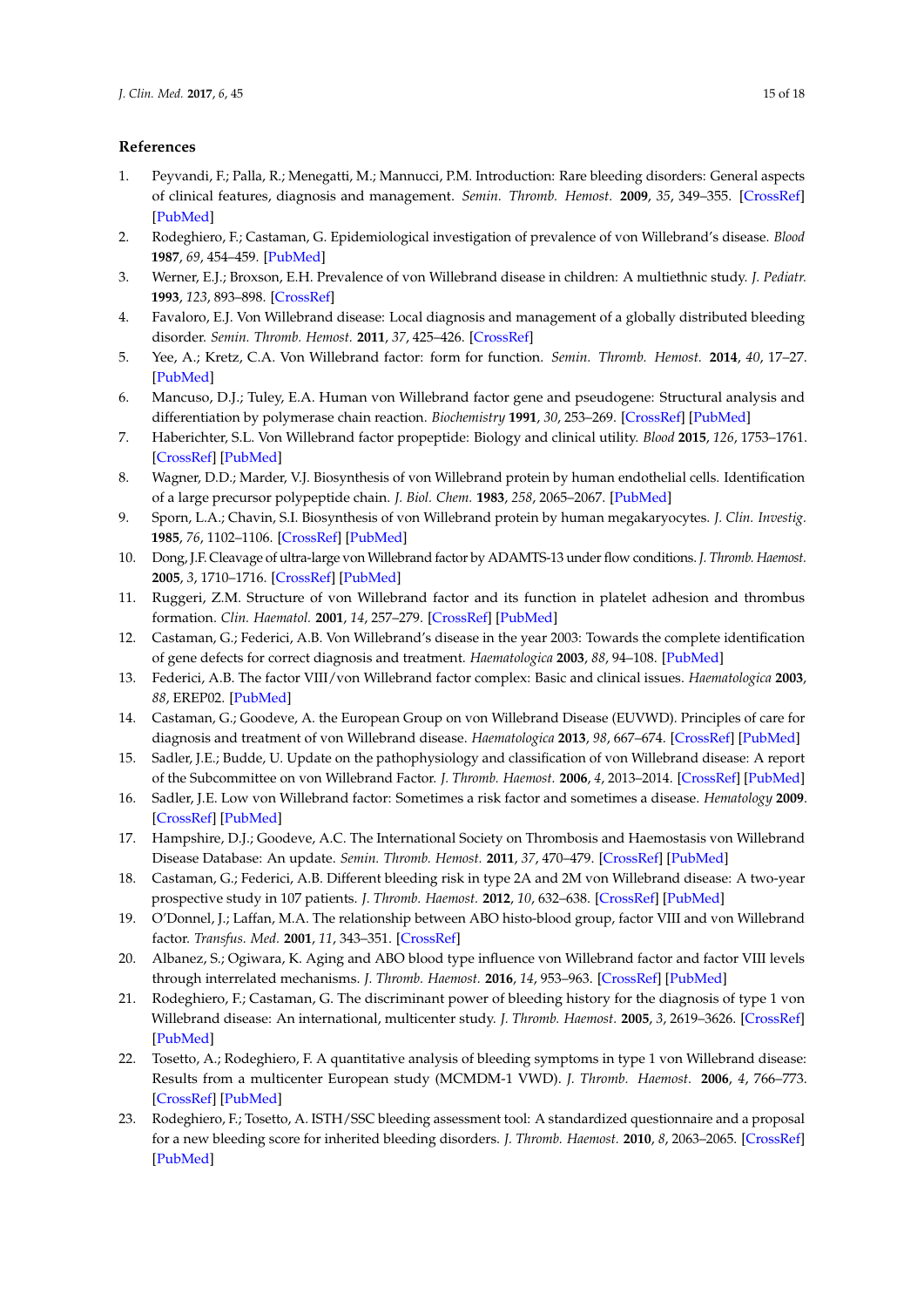- <span id="page-15-0"></span>24. Leebeek, F.W.; Eikenboom, J.C. Von Willebrand's Disease. *N. Engl. J. Med.* **2016**, *375*, 2067–2080. [\[CrossRef\]](http://dx.doi.org/10.1056/NEJMra1601561) [\[PubMed\]](http://www.ncbi.nlm.nih.gov/pubmed/27959741)
- <span id="page-15-1"></span>25. Goodeve, A.; Eikenboom, J. Phenotype and genotype of a cohort of families historically diagnosed with type 1 von Willebrand disease in the European study, Molecular and Clinical Markers for the Diagnosis and Management of Type 1 von Willebrand Disease (MCMDM-1 VWD). *Blood* **2007**, *109*, 112–121. [\[CrossRef\]](http://dx.doi.org/10.1182/blood-2006-05-020784) [\[PubMed\]](http://www.ncbi.nlm.nih.gov/pubmed/16985174)
- <span id="page-15-2"></span>26. Rodeghiero, F.; Castaman, G. How I treat von Willebrand disease. *Blood* **2009**, *114*, 1158–1165. [\[CrossRef\]](http://dx.doi.org/10.1182/blood-2009-01-153296) [\[PubMed\]](http://www.ncbi.nlm.nih.gov/pubmed/19474451)
- <span id="page-15-3"></span>27. Sadler, J.E. Von Willebrand disease type 1: A diagnosis in search of a disease. *Blood* **2003**, *101*, 2089–2093. [\[CrossRef\]](http://dx.doi.org/10.1182/blood-2002-09-2892) [\[PubMed\]](http://www.ncbi.nlm.nih.gov/pubmed/12411289)
- <span id="page-15-4"></span>28. Mannucci, P.M.; Lusher, J.M. Desmopressin and thrombosis. *Lancet* **1989**, *2*, 675–676. [\[CrossRef\]](http://dx.doi.org/10.1016/S0140-6736(89)90915-X)
- <span id="page-15-5"></span>29. Castaman, G.; Lethagen, S. Response to desmopressin is influenced by the genotype and the phenotype in type 1 von Willebrand disease (VWD): Results from the European study MCMDM-1 VWD. *Blood* **2008**, *111*, 3531–3539. [\[CrossRef\]](http://dx.doi.org/10.1182/blood-2007-08-109231) [\[PubMed\]](http://www.ncbi.nlm.nih.gov/pubmed/18230755)
- <span id="page-15-6"></span>30. Federici, A.B.; Mannucci, P.M. Clinical and molecular predictors of thrombocytopenia and risk of bleeding in patients with von Willebrand disease type 2B: A cohort study of 67 patients. *Blood* **2009**, *113*, 526–534. [\[CrossRef\]](http://dx.doi.org/10.1182/blood-2008-04-152280) [\[PubMed\]](http://www.ncbi.nlm.nih.gov/pubmed/18805962)
- <span id="page-15-7"></span>31. Di Minno, G.; Canaro, M. Pathogen safety of long-term treatments for bleeding disorders: Still relevant to current practice. *Haematologica* **2013**, *98*, 1495–1498. [\[CrossRef\]](http://dx.doi.org/10.3324/haematol.2013.084145) [\[PubMed\]](http://www.ncbi.nlm.nih.gov/pubmed/24091928)
- <span id="page-15-8"></span>32. Batlle, J.; Lopez-Fernandez, M.F. Von Willebrand factor/factor VIII concentrates in the treatment of von Willebrand disease. *Blood Coagul. Fibrinolysis* **2009**, *20*, 89–100. [\[CrossRef\]](http://dx.doi.org/10.1097/MBC.0b013e3283254570) [\[PubMed\]](http://www.ncbi.nlm.nih.gov/pubmed/19786936)
- <span id="page-15-9"></span>33. Mannucci, P.M.; Franchini, M. The use of plasma-derived concentrates. In *Von Willebrand Disease*; Federici, A.B., Lee, C.A., Eds.; Wiley-Blackwell: Oxford, UK, 2011; pp. 200–206.
- <span id="page-15-10"></span>34. Mannucci, P.M.; Tamaro, G. Life-threatening reaction to factor VIII concentrate in a patient with severe von Willebrand disease and alloantibodies to von Willebrand factor. *Eur. J. Hematol.* **1987**, *39*, 467–470. [\[CrossRef\]](http://dx.doi.org/10.1111/j.1600-0609.1987.tb01458.x)
- <span id="page-15-11"></span>35. Nichols, W.L.; Hultin, M.B. Von Willebrand disease (VWD): Evidence-based diagnosis and management guidelines, the National Heart, Lung, and Blood Institute (NHLBI) Expert Panel report (USA). *Haemophilia* **2008**, *14*, 171–232. [\[CrossRef\]](http://dx.doi.org/10.1111/j.1365-2516.2007.01643.x) [\[PubMed\]](http://www.ncbi.nlm.nih.gov/pubmed/18315614)
- <span id="page-15-12"></span>36. Franchini, M. Surgical prophylaxis in von Willebrand's disease: A difficult balance to manage. *Blood Transfus.* **2008**, *6*, 33–38.
- <span id="page-15-13"></span>37. Makris, M.; Colvin, B. Venous thrombosis following the use of intermediate purity FVIII concentrate to treat patients with von Willebrand's disease. *Thromb. Haemost.* **2002**, *88*, 387–388. [\[PubMed\]](http://www.ncbi.nlm.nih.gov/pubmed/12353065)
- <span id="page-15-14"></span>38. Mannucci, P.M. Venous thromboembolism in von Willebrand disease. *Thromb. Haemost.* **2002**, *88*, 378–379. [\[PubMed\]](http://www.ncbi.nlm.nih.gov/pubmed/12353063)
- <span id="page-15-15"></span>39. Kyrle, P.A.; Minar, E. High plasma levels of factor VIII and the risk of recurrent venous thromboembolism. *N. Engl. J. Med.* **2000**, *343*, 457–462. [\[CrossRef\]](http://dx.doi.org/10.1056/NEJM200008173430702) [\[PubMed\]](http://www.ncbi.nlm.nih.gov/pubmed/10950667)
- <span id="page-15-16"></span>40. Borel-Derlon, A.; Federici, A.B. Pharmacokinetic studies on Wilfactin, a von Willebrand factor concentrate with a low FVIII content treated with three virus-inactivation/removal methods. *J. Thromb. Haemost.* **2005**, *3*, 2219–2227.
- <span id="page-15-17"></span>41. Fischer, B.E. Recombinant von Willebrand factor: Potential therapeutic use. *J. Thromb. Thrombolysis* **1999**, *8*, 197–205. [\[CrossRef\]](http://dx.doi.org/10.1023/A:1008906103637) [\[PubMed\]](http://www.ncbi.nlm.nih.gov/pubmed/10500309)
- <span id="page-15-18"></span>42. Mannucci, P.M.; Kempton, C. Pharmacokinetics and safety of a novel recombinant human von Willebrand factor manufactured with a plasma-free method: A prospective trial. *Blood* **2013**, *122*, 648–657. [\[CrossRef\]](http://dx.doi.org/10.1182/blood-2013-01-479527) [\[PubMed\]](http://www.ncbi.nlm.nih.gov/pubmed/23777763)
- <span id="page-15-19"></span>43. Gill, J.C.; Castaman, G. Hemostatic efficacy, safety, and pharmacokinetics of a recombinant von Willebrand factor in severe von Willebrand disease. *Blood* **2015**, *126*, 2038–2046. [\[CrossRef\]](http://dx.doi.org/10.1182/blood-2015-02-629873) [\[PubMed\]](http://www.ncbi.nlm.nih.gov/pubmed/26239086)
- <span id="page-15-20"></span>44. Berntorp, E.; Petrini, P. Long-term prophylaxis in von Willebrand disease. *Blood Coagul. Fibrinolysis* **2005**, *16*, S23–S26. [\[CrossRef\]](http://dx.doi.org/10.1097/01.mbc.0000167659.23262.18) [\[PubMed\]](http://www.ncbi.nlm.nih.gov/pubmed/15849523)
- <span id="page-15-21"></span>45. Abshire, T. The role of prophylaxis in the management of von Willebrand disease: Today and tomorrow. *Thromb. Res.* **2009**, *124*, S15–S19. [\[CrossRef\]](http://dx.doi.org/10.1016/S0049-3848(09)70153-7)
- <span id="page-15-22"></span>46. Randi, A.; Laffan, M.A. Von Willebrand factor, angiodysplasia and angiogenesis. *Mediterr. J. Hematol. Infect. Dis.* **2013**, *5*, e2013060. [\[CrossRef\]](http://dx.doi.org/10.4084/mjhid.2013.060) [\[PubMed\]](http://www.ncbi.nlm.nih.gov/pubmed/24106610)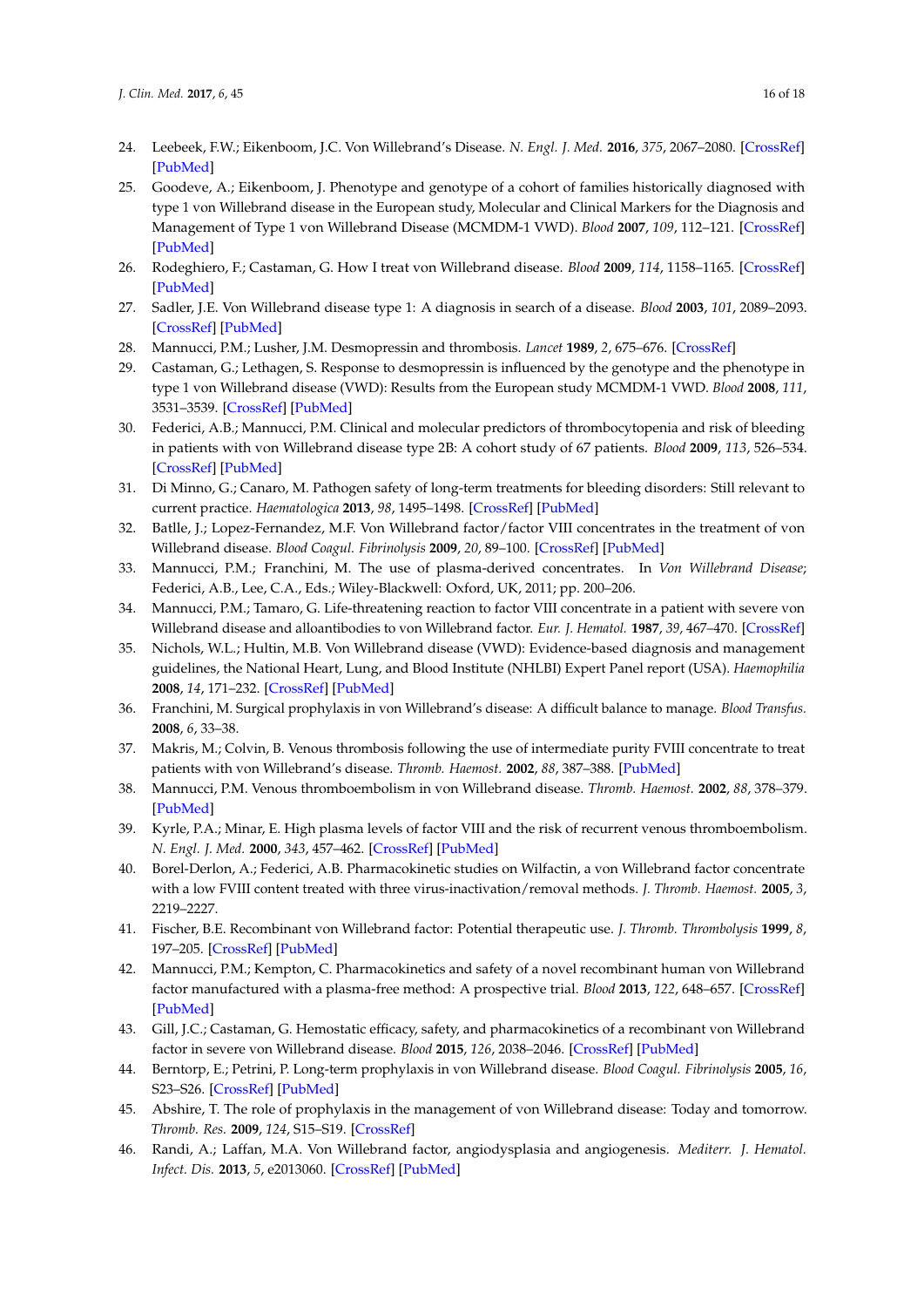- <span id="page-16-0"></span>47. Federici, A.B. Highly purified VWF/FVIII concentrates in the treatment and prophylaxis of von Willebrand disease. The PRO.WILL study. *Haemophilia* **2007**, *13*, 15–24. [\[CrossRef\]](http://dx.doi.org/10.1111/j.1365-2516.2007.01573.x) [\[PubMed\]](http://www.ncbi.nlm.nih.gov/pubmed/18078393)
- <span id="page-16-1"></span>48. Abshire, T.C.; Federici, A.B. Prophylaxis in severe forms of von Willebrand's disease: Results from the von Willebrand disease prophylaxis network (VWD PN). *Haemophilia* **2013**, *19*, 76–81. [\[CrossRef\]](http://dx.doi.org/10.1111/j.1365-2516.2012.02916.x) [\[PubMed\]](http://www.ncbi.nlm.nih.gov/pubmed/22823000)
- <span id="page-16-2"></span>49. Tengborn, L.; Blomback, M. Tranexamic acid—An old drug still going strong and making a revival. *Thromb. Res.* **2015**, *135*, 231–242. [\[CrossRef\]](http://dx.doi.org/10.1016/j.thromres.2014.11.012) [\[PubMed\]](http://www.ncbi.nlm.nih.gov/pubmed/25559460)
- <span id="page-16-3"></span>50. Bradley, L.D.; Gueye, N.A. The medical management of abnormal uterine bleeding in reproductive-aged women. *Am. J. Obstet. Gynecol.* **2016**, *214*, 31–44. [\[CrossRef\]](http://dx.doi.org/10.1016/j.ajog.2015.07.044) [\[PubMed\]](http://www.ncbi.nlm.nih.gov/pubmed/26254516)
- <span id="page-16-4"></span>51. Chi, C.; Huq, F.Y. Levonorgestrel-releasing intrauterine system for the management of heavy menstrual bleeding in women with inherited bleeding disorders: Long-term follow-up. *Contraception* **2011**, *83*, 242–247. [\[CrossRef\]](http://dx.doi.org/10.1016/j.contraception.2010.07.010) [\[PubMed\]](http://www.ncbi.nlm.nih.gov/pubmed/21310286)
- <span id="page-16-5"></span>52. Peyvandi, F.; Menegatti, M. Rare bleeding disorders: Worldwide efforts for classification, diagnosis, and management. *Semin. Thromb. Hemost.* **2013**, *39*, 579–584. [\[PubMed\]](http://www.ncbi.nlm.nih.gov/pubmed/23888434)
- <span id="page-16-6"></span>53. Palla, R.; Peyvandi, F. Rare bleeding disorders: Diagnosis, and management. *Blood* **2015**, *125*, 2052–2061. [\[CrossRef\]](http://dx.doi.org/10.1182/blood-2014-08-532820) [\[PubMed\]](http://www.ncbi.nlm.nih.gov/pubmed/25712993)
- <span id="page-16-7"></span>54. Palla, R.; Siboni, S.M. Establishment of a bleeding score as a diagnostic tool for patients with rare bleeding disorders. *Thromb. Res.* **2016**, *148*, 128–134. [\[CrossRef\]](http://dx.doi.org/10.1016/j.thromres.2016.11.008) [\[PubMed\]](http://www.ncbi.nlm.nih.gov/pubmed/27855295)
- <span id="page-16-8"></span>55. Peyvandi, F.; Palla, R. Coagulation factor activity and clinical bleeding severity in rare bleeding disorders: Results from the European Network of Rare Bleeding Disorders. *J. Thromb. Haemost.* **2012**, *10*, 615–621. [\[CrossRef\]](http://dx.doi.org/10.1111/j.1538-7836.2012.04653.x) [\[PubMed\]](http://www.ncbi.nlm.nih.gov/pubmed/22321862)
- <span id="page-16-9"></span>56. Muszbek, L.; Bagoly, Z. Novel aspects of FXIII deficiency. *Curr. Opin. Hematol.* **2011**, *18*, 366–372. [\[CrossRef\]](http://dx.doi.org/10.1097/MOH.0b013e3283497e3e) [\[PubMed\]](http://www.ncbi.nlm.nih.gov/pubmed/21738029)
- <span id="page-16-10"></span>57. Kohler, H.P.; Ichinose, A. Factor XIII and fibrinogen SSC Subcommittee of the ISTH. Diagnosis and classification of FXIII deficiencies. *J. Thromb. Haemost.* **2011**, *9*, 1404–1406. [\[CrossRef\]](http://dx.doi.org/10.1111/j.1538-7836.2011.04315.x) [\[PubMed\]](http://www.ncbi.nlm.nih.gov/pubmed/22946956)
- <span id="page-16-11"></span>58. Zivelin, A.; Seligsohn, U. Mutations causing rare bleeding disorders. Available online: [http://www.isth.](http://www.isth.org/?MutationsRareBleedin) [org/?MutationsRareBleedin](http://www.isth.org/?MutationsRareBleedin) (accessed on 27 February 2017).
- <span id="page-16-12"></span>59. Asselta, R.; Duga, S. The molecular basis of quantitative fibrinogen disorders. *J. Thromb. Haemot.* **2006**, *4*, 2115–2129. [\[CrossRef\]](http://dx.doi.org/10.1111/j.1538-7836.2006.02094.x) [\[PubMed\]](http://www.ncbi.nlm.nih.gov/pubmed/16999847)
- <span id="page-16-13"></span>60. De Moerloose, P.; Casini, A. Congenital fibrinogen disorders: An update. *Semin. Thromb. Hemost.* **2013**, *39*, 607–612. [\[CrossRef\]](http://dx.doi.org/10.1055/s-0029-1225758) [\[PubMed\]](http://www.ncbi.nlm.nih.gov/pubmed/19598064)
- <span id="page-16-14"></span>61. Casini, A.; Brungs, T. Genetics, diagnosis and clinical features of congenital hypodysfibrinogenemia: A systematic literature review and report of a novel mutation. *J. Thromb. Haemost.* **2017**. [\[CrossRef\]](http://dx.doi.org/10.1111/jth.13655) [\[PubMed\]](http://www.ncbi.nlm.nih.gov/pubmed/28211264)
- <span id="page-16-15"></span>62. Mumford, A.D.; Ackroyd, S. Guideline for the diagnosis and management of the rare coagulation disorders: A United Kingdom Haemophilia Centre Doctors' Organization guideline on behalf of the British Committee for Standards in Haematology. *Br. J. Haematol.* **2014**, *167*, 304–326. [\[CrossRef\]](http://dx.doi.org/10.1111/bjh.13058) [\[PubMed\]](http://www.ncbi.nlm.nih.gov/pubmed/25100430)
- <span id="page-16-16"></span>63. Rocino, A.; Coppola, A. Principles of treatment and update of recommendations for the management of haemophilia and congenital bleeding disorders in Italy. *Blood Transfus.* **2014**, *12*, 575–598. [\[PubMed\]](http://www.ncbi.nlm.nih.gov/pubmed/25350962)
- <span id="page-16-17"></span>64. Kobayashi, T.; Kanayama, N. Prenatal and peripartum management of congenital afibrinogaenemia. *Br. J. Haematol.* **2000**, *109*, 364–366. [\[CrossRef\]](http://dx.doi.org/10.1046/j.1365-2141.2000.01993.x) [\[PubMed\]](http://www.ncbi.nlm.nih.gov/pubmed/10848826)
- <span id="page-16-19"></span><span id="page-16-18"></span>65. Furie, B.; Furie, B.C. The molecular basis of blood coagulation. *Cell* **1988**, *53*, 505–518. [\[CrossRef\]](http://dx.doi.org/10.1016/0092-8674(88)90567-3)
- 66. Kalafatis, M. Coagulation factor V: A plethora of anticoagulant molecules. *Curr. Opin. Hematol.* **2005**, *12*, 141–148. [\[CrossRef\]](http://dx.doi.org/10.1097/01.moh.0000155016.30296.90) [\[PubMed\]](http://www.ncbi.nlm.nih.gov/pubmed/15725905)
- <span id="page-16-20"></span>67. Di Paola, J.; Nugent, D. Current therapy for rare factor deficiencies. *Haemophilia* **2001**, *7*, 16–22. [\[CrossRef\]](http://dx.doi.org/10.1046/j.1365-2516.2001.00100.x) [\[PubMed\]](http://www.ncbi.nlm.nih.gov/pubmed/11240614)
- <span id="page-16-21"></span>68. Zheng, C.; Zheng, B. Combined deficiency of coagulation factors V and VIII: An update. *Semin. Thromb. Hemost.* **2013**, *39*, 613–620. [\[CrossRef\]](http://dx.doi.org/10.1055/s-0033-1349223) [\[PubMed\]](http://www.ncbi.nlm.nih.gov/pubmed/23852824)
- <span id="page-16-22"></span>69. Colman, R.W.; Clowes, A.W. Overview of hemostasis. In *Hemostasis and Thrombosis: Basic Principles and Clinical Practice*, 5th ed.; Colman, R.W., Marder, V.J., Eds.; Lippincott Williams & Wilkins: Philadelfia, PA, USA, 2006.
- <span id="page-16-23"></span>70. Mariani, G.; Hermann, F.H. Clinical phenotypes and factor VII genotype in congenital FVII deficiency. *Thromb. Haemost.* **2005**, *93*, 481–487. [\[PubMed\]](http://www.ncbi.nlm.nih.gov/pubmed/15735798)
- <span id="page-16-24"></span>71. Ragni, M.V.; Lewis, J.H. Factor VII deficiency. *Am. J. Hematol.* **1981**, *10*, 79–88. [\[CrossRef\]](http://dx.doi.org/10.1002/ajh.2830100112) [\[PubMed\]](http://www.ncbi.nlm.nih.gov/pubmed/7258184)